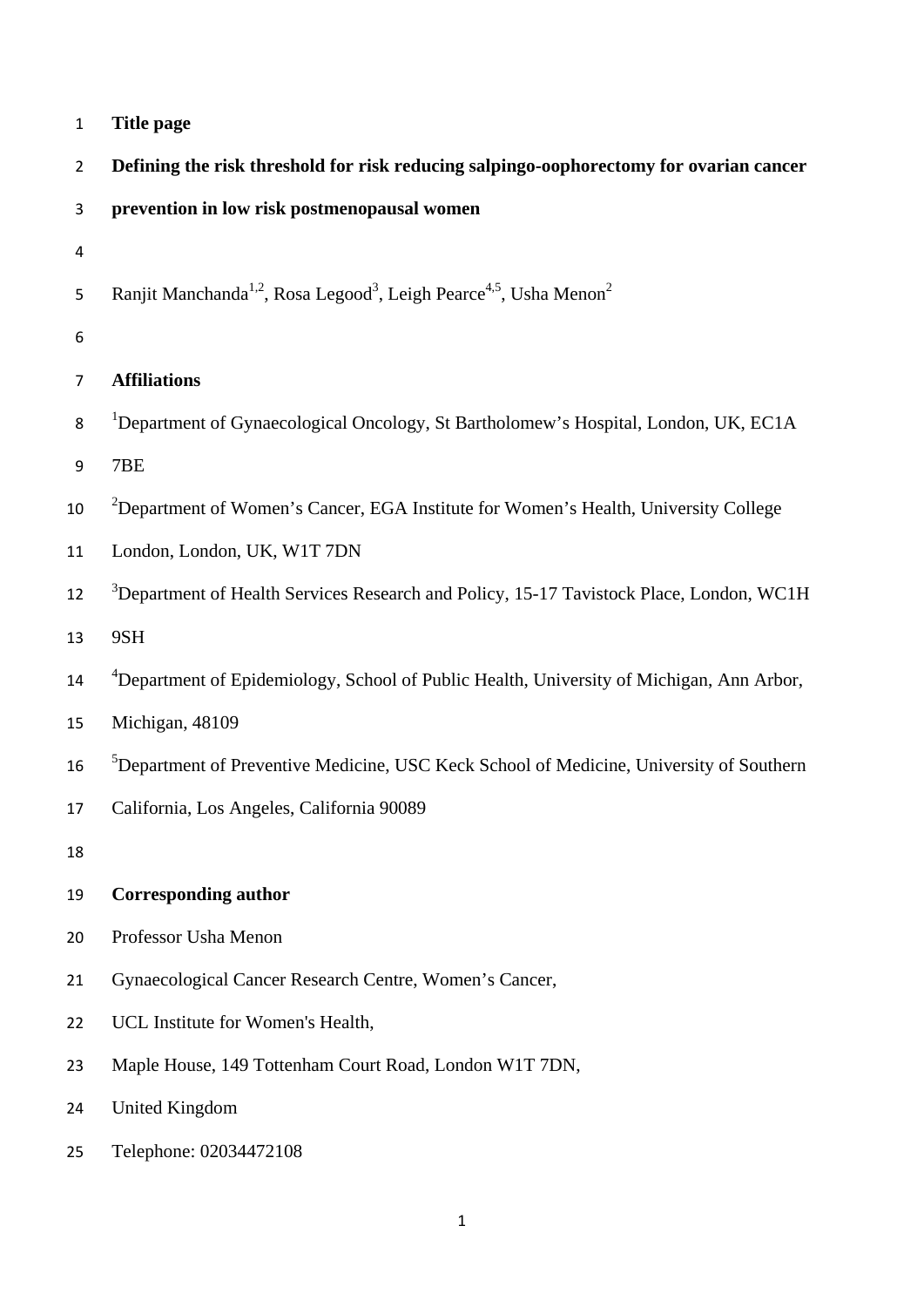| 26 | Email: u.menon@ucl.ac.uk                                                                   |
|----|--------------------------------------------------------------------------------------------|
| 27 |                                                                                            |
| 28 | <b>Keywords</b>                                                                            |
| 29 | Cancer prevention, Ovarian neoplasm, Risk reducing salpingo-oophorectomy, QALY, Risk       |
| 30 | prediction, Cost effectiveness                                                             |
| 31 |                                                                                            |
| 32 | Defining risk threshold for surgery for ovarian cancer prevention<br><b>Running Head -</b> |
| 33 |                                                                                            |
| 34 |                                                                                            |
| 35 |                                                                                            |
|    |                                                                                            |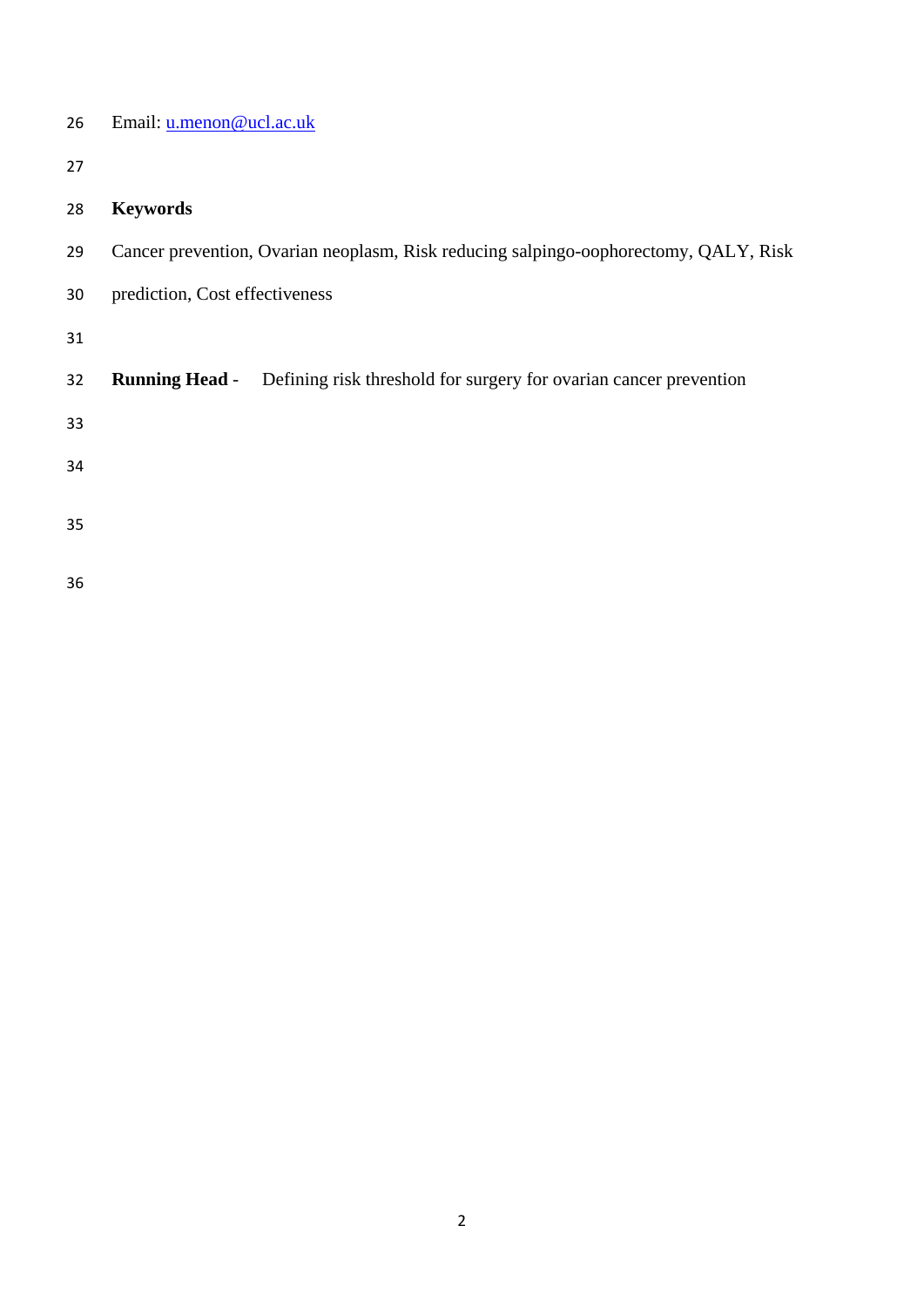#### **ABSTRACT**

## **Objective**:

To define risk thresholds for cost-effectiveness of risk-reducing salpingo-

oophorectomy(RRSO) for ovarian cancer(OC) prevention in low/intermediate risk

postmenopausal women.

## **Methods**

A decision-analytic model compares lifetime costs-&-effects of offering 'RRSO' with 'no

RRSO' to postmenopausal women ≥50years for different lifetime OC-risk thresholds: 2%,

4%, 5%, 6%, 8% and 10%. Well established data from the literature are used to estimate total

costs, effects in terms of Quality-Adjusted-Life-Years(QALYs), cancer incidence,

47 incremental cost-effectiveness ratio(ICER) and impact. Costs are reported at 2012 prices;

costs/outcomes discounted at 3.5%. Deterministic/Probabilistic sensitivity analysis(PSA)

evaluate model uncertainty.

## **Results**

RRSO does not save QALYs and is not cost-effective at the 2% general population lifetime

OC-risk. At 4% OC-risk RRSO saves QALYs but is not cost-effective. At risk thresholds

53  $>5\%$ , RRSO saves more life-years and OALYs and is highly cost-effective. The ICERs for

OC-risk levels 5%, 6%, 8% and 10% are £15247, £9958, £4584, and £1864 respectively. The

- gain in life-years from RRSO equates to 29.2, 40.1, 62.1 and 80.3 days at risk thresholds of
- 5%, 6%, 8% and 10% respectively. The results are not sensitive to treatment costs of
- RRSO/OC/cardiovascular events but are sensitive to utility-scores for RRSO. On PSA, 67%,
- 80%, 84%, 91% and 94% of simulations at risk thresholds of 4%, 5%, 6%, 8% and 10%
- respectively are cost-effective for RRSO.
- **Conclusion**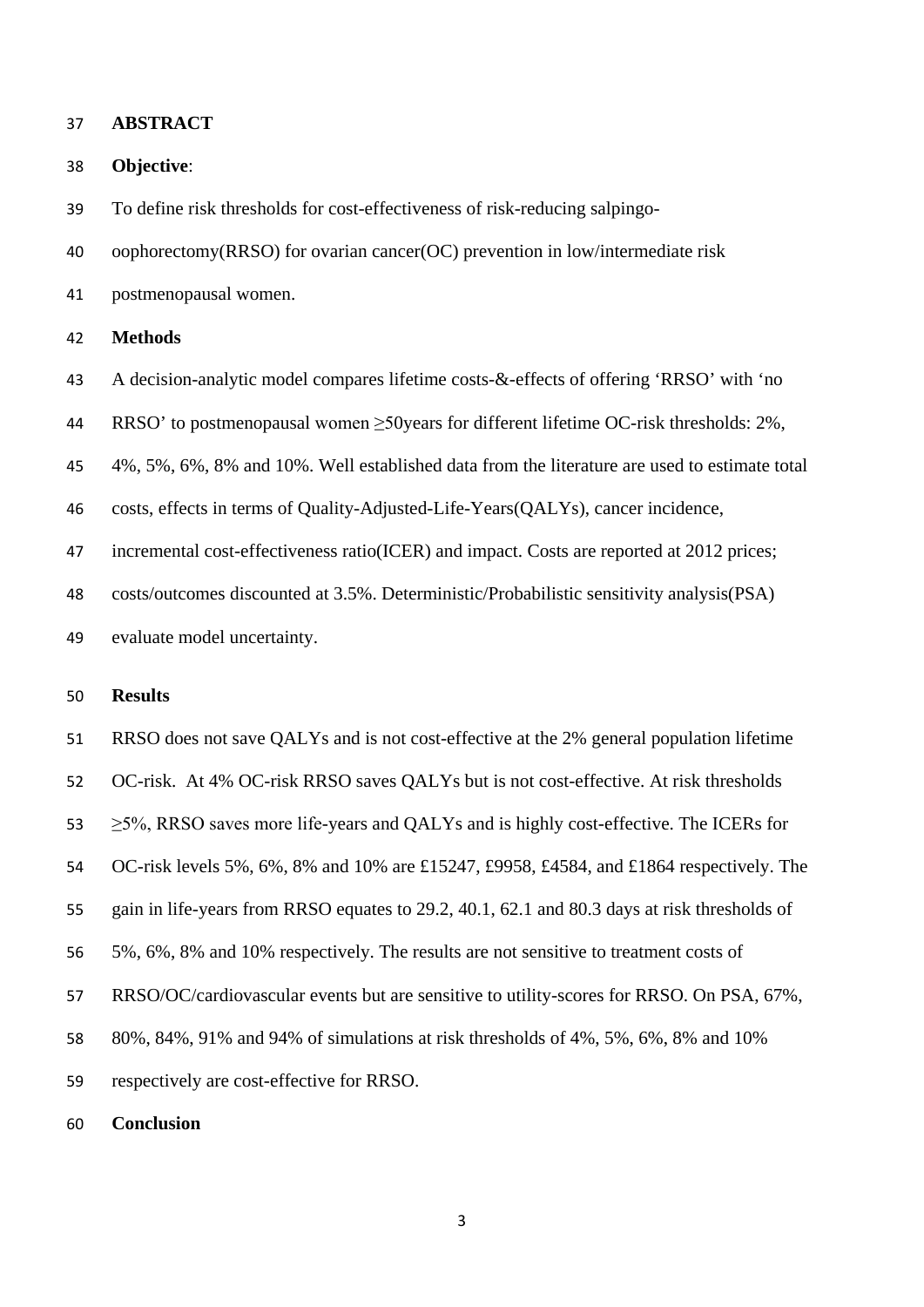- RRSO is highly cost-effective in postmenopausal women aged >50 with ≥5% lifetime OC-
- 62 risk and increases life-expectancy by  $\geq$ 29.2days. The results could have significant clinical
- implications given the improvements in risk prediction and falling costs of genotyping.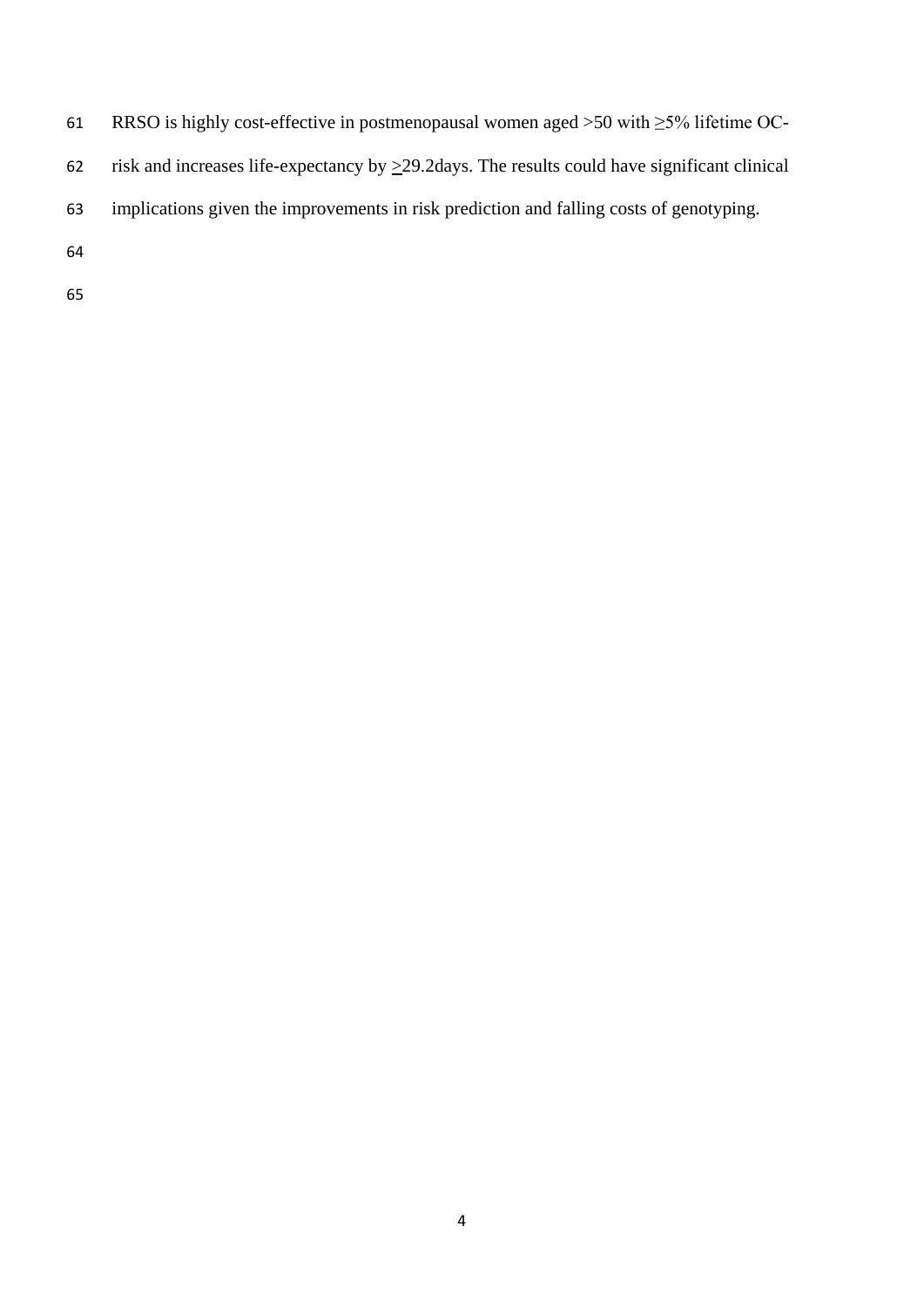#### **INTRODUCTION**

 There are 239,000 new cases and 152,000 deaths from ovarian cancer (OC) worldwide annually.[\[1\]](#page-25-0) Advances in treatment have led to only small improvements in survival over the last 10-20 years, and it remains the commonest cause of deaths from gynaecological cancer.[\[2\]](#page-25-1) Screening for OC has not yet been shown to reduce mortality,[\[3\]](#page-25-2) and the most effective risk-reducing procedure currently available is surgical removal of both tubes and ovaries. Risk reducing salpingo-oophorectomy (RRSO) has been found to have a hazard ratio (HR) being 0.06 (CI:0.02,0.17) in a low-risk population[\[4\]](#page-25-3) and 0.21 (CI:0.12,0.39) in BRCA1/BRCA2 carriers.[\[5\]](#page-25-4) However, currently it is only routinely available to women from high-risk families, such as those carrying high penetrance BRCA1/BRCA2 and mismatch-76 repair gene mutations (lifetime OC risk  $\geq$ 10%), for whom the cost-effectiveness[\[6\]](#page-25-5) of such an approach is well established.

 In the general (low-risk) population, the OC risk distribution includes women with both higher (but <10%) and lower than the average lifetime risk estimates (1.3%-2%).[\[2,](#page-25-1) [7\]](#page-25-6). A number of lifestyle, reproductive and medical factors such as contraceptive pill use, tubal ligation, parity, endometriosis, subfertility, age and family-history have been shown to be associated with OC risk. In addition 17 common genetic variants influencing OC risk have been identified through genome wide association studies (GWAS) and other large-scale genotyping efforts.[\[8\]](#page-25-7) Although the risk with each individual variant is small, women who carry multiple risk alleles have a 2-3 fold higher risk estimate than those with a low polygenic load.[\[9,](#page-26-0) [10\]](#page-26-1) RRSO has not been formally evaluated as a risk reducing option in these lower risk populations and the 'risk threshold' at which this intervention may become cost-effective for prevention of sporadic OC has not been defined. As the median age of diagnosis of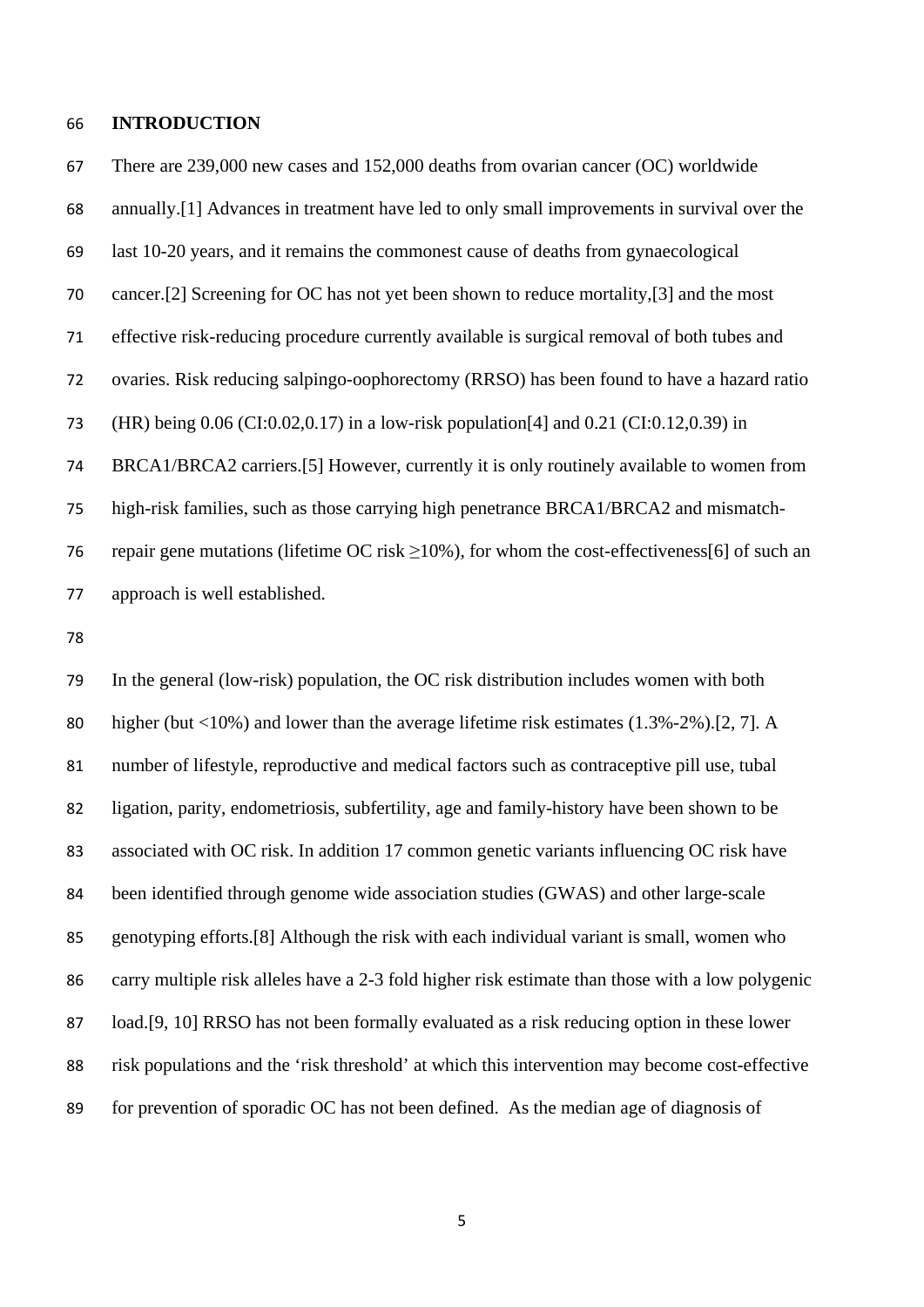sporadic OC is >65 years,[\[11\]](#page-26-2) RRSO could be restricted to postmenopausal women >50 years age.

 We hypothesise that in postmenopausal women >50 years age, RRSO may become cost- effective for prevention of sporadic OC at <10% lifetime risk thresholds. We use well established data from the literature to describe a decision analysis model comparing 'RRSO' with 'no RRSO' at different OC risk thresholds. Defining the risk thresholds and circumstances in which RRSO can be offered to lower risk postmenopausal women on a population basis for OC prevention is an important step towards the implementation of predictive, preventive, personalized, and participatory (P4) medicine. The results have immediate implications as currently postmenopausal women in the general population cannot access primary risk reducing salpingo-oophorectomy for OC prevention.

### **METHODS**

 A decision-analytic model (Figure-1) was developed to compare the lifetime costs and effects of offering RRSO to women aged 51years for different risk thresholds of developing OC. The model was programmed in Microsoft Excel, and run for the OC risk thresholds: 2%, 4%, 5%, 6%, 8% and 10%. As this analysis concerns prevention of OC not linked to high penetrance genes, the median age of diagnosis of sporadic OC is >65 years and 83% of all OC occurs in 109 women >50 years, we restrict the analysis to post-menopausal women  $\geq$ 51 years age. OC screening has not been shown to save lives and is not routinely offered in clinical practice. Hence, it is not included in the model.

 Figure-1 reflects outcomes based on a decision to perform RRSO or not. Each decision point in the model is called a 'node' and each path extending from a node is called a decision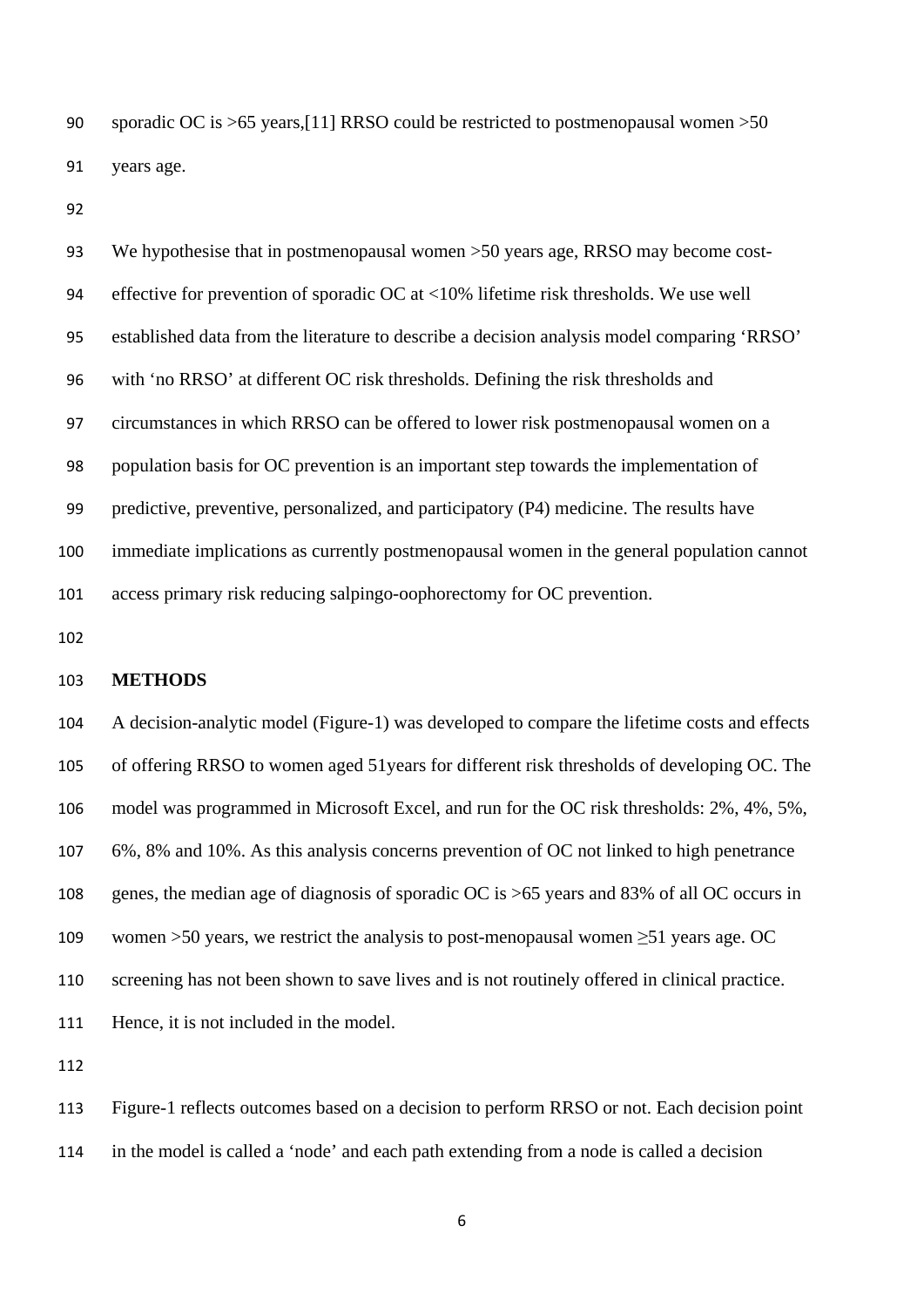'branch'. Each branch represents a mutually exclusive course/outcome. Each decision is given a probability and values for each outcome are calculated. We assume that the risk threshold for the woman has already been identified through existing risk prediction algorithms based on known risk factors and these risk prediction costs are not included. Model outcomes include OC and excess deaths from mainly cardiovascular causes.[\[4\]](#page-25-3) 

 In line with guidelines on the reference case for economic evaluation from the National Institute for Health and Care Excellence(NICE), all costs and outcomes were discounted at 3.5%.[\[12\]](#page-26-3)

## **Probabilities**

 All model pathway probabilities are detailed in Table-1. The reduction in risk from salpingo- oophorectomy was taken from a population based cohort.[\[4\]](#page-25-3) The excess death from cardiovascular mortality was taken from the Nurses Health cohort,[\[4\]](#page-25-3) that reported 62 (361 if all deaths considered) deaths in 3056 women over 50 years with ovarian conservation compared to 123 (805 if all deaths considered) deaths in 5967 women undergoing BSO. This gives an absolute increase in risk=0.03%% (CI:-0.58%,0.65%) and numbers needed to harm (NNH)=3073 (CI:154,∞). A one-way sensitivity analysis involved rerunning the model at both lower and upper values/limits of the 95%CI or range of all probability parameters (Table-1) used in the model (Figure-2). Cancer incidence was estimated by summing the probabilities of pathways ending in OC. 

**Costs**

 All costs are described in Table-2 and are reported at 2012 prices. Where required they have been converted using the Hospital and Community Health Service Index.[\[13\]](#page-26-4) In line with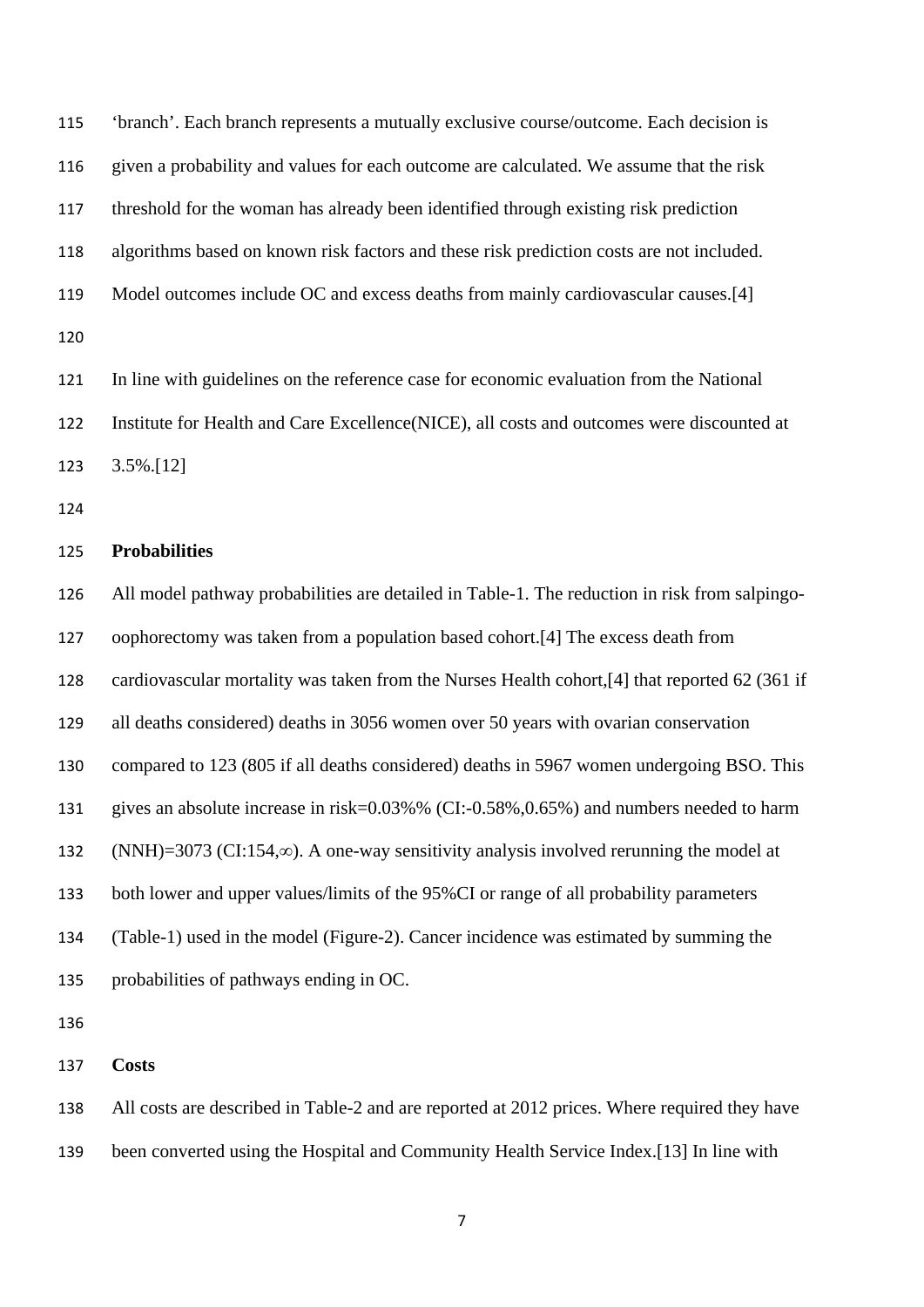NICE recommendations future healthcare costs not associated with OC were not considered.[\[12\]](#page-26-3)

```
143 Life-years
```
 Life expectancy for women who don't develop OC was based on female life tables from Office of National Statistics.[\[14\]](#page-26-5) Age at onset of postmenopausal OC (median=68 years) was taken from CRUK age of incidence statistics.[\[11\]](#page-26-2) Ten year survival data (from CRUK) was used to model OC outcomes (1-year survival=72.4% (CI:72.4,72.5); 5-year survival rate=46.2% (CI:45.9,46.4); 10-year survival=34.5% (CI:33.8,35.3)).[\[15\]](#page-26-6) After ten years survival, the probability of death was assumed to be same as the general population.

## **Quality adjusted life years (QALYs)**

 QALY is a measurement which expresses changes in length-of-life, while simultaneously incorporating reductions in quality-of-life. It is calculated using quality-of-life adjustment or utility-weights for each health state in the model. 'Utility-weights' are an indication of an individual's preference for specific health states where '1'=perfect health and '0'=death. QALY=Survival in life-years x Utility-weight. Utility-weight for RRSO=0.95(S.D=0.1) and was obtained from a recent analysis by Grann.[\[16\]](#page-26-7) Havrilesky[\[17\]](#page-26-8) reported detailed utility estimates related to various health states following OC treatment using visual analogue scale and time-trade-off (TTO) methods. As visual scales comparing health state preferences have inherent biases and are generally less accurate,[\[18\]](#page-26-9) we have utilized the TTO scores. We assumed that 70% of women present with OC at advanced stages,[\[19,](#page-26-10) [20\]](#page-26-11) with a lower 162 utility-score for a new diagnosis=0.55(S.D=0.29), while the remainder present at early stages 163 with a higher utility-score=0.81(S.D=0.26). The end-stage of life utility-score where OC patients did not survive the next year=0.16(S.D=0.25). Of those who survived initial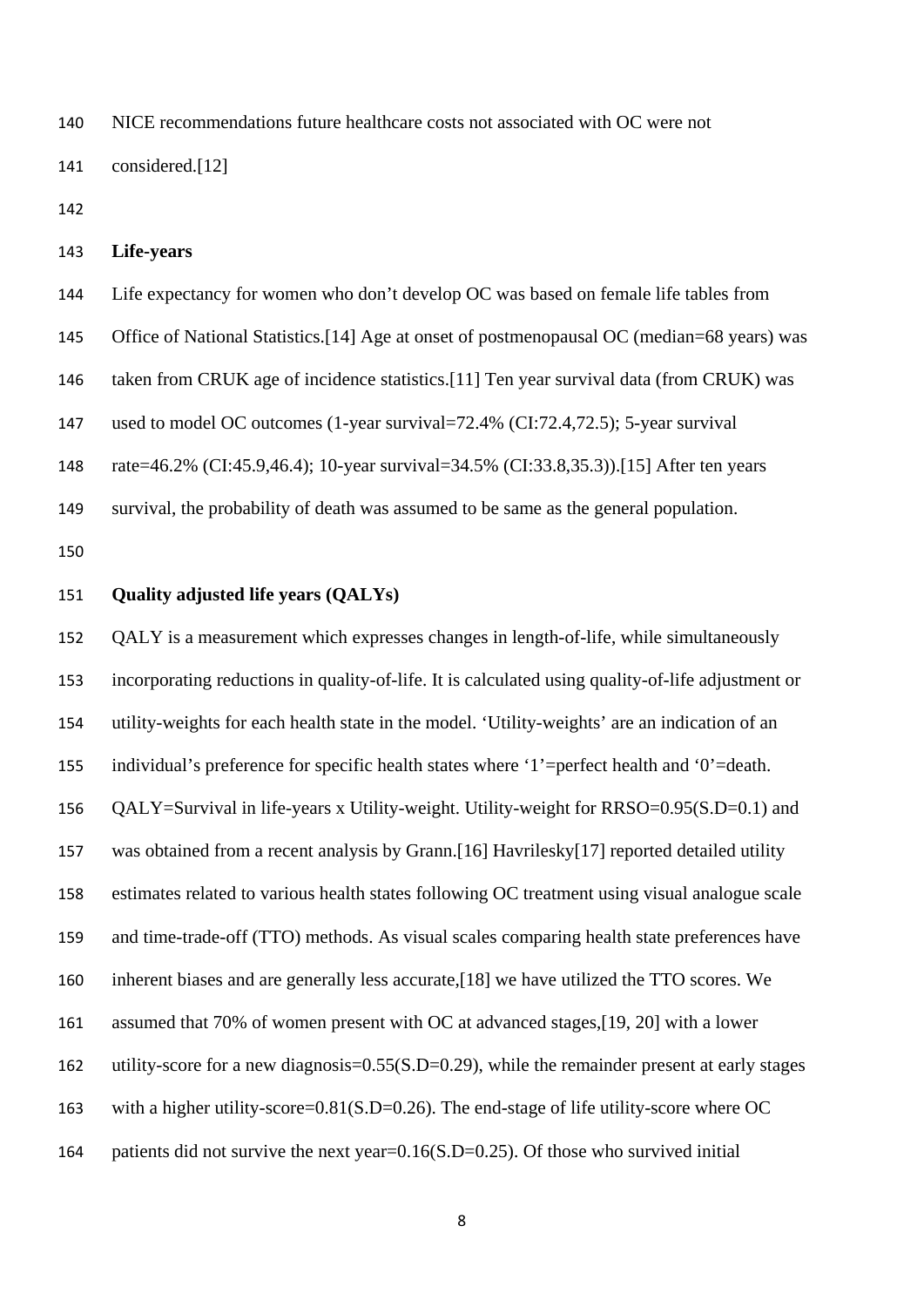chemotherapy the chance of recurrence with early disease was 10.5% annually,[\[21\]](#page-26-12) and with advanced disease 20.6%.[\[19\]](#page-26-10) For women with recurrent disease the mean utility-value= 167 0.5(range: $0.4$ - $0.61$ ) and for women in remission the utility-value= $0.83(S.D=0.25)$ .[\[17\]](#page-26-8) 

**Analysis**

 The probability of being in a branch of the decision-model was calculated by multiplying together the path probabilities. The total costs and effects in terms of life-years and QALYs were then estimated by weighting the values for each branch by the probability of being in each branch. The incremental cost-effectiveness ratio (ICER) was estimated by dividing the 174 difference in cost by the difference in effect. ICER= (Cost A–Cost B)/(Effect A–Effect B). By comparing this ICER with the £20,000-£30,000/QALY cost-effectiveness threshold used by NICE,[\[22\]](#page-26-13) we determined whether 'offering RRSO' to women above a certain risk threshold was cost-effective compared with 'no RRSO'. To explore uncertainty in the results and robustness of the model, a one-way (deterministic) sensitivity analysis was undertaken by varying each parameter in the model and then re-running the model to assess the impact on overall results. Probabilities and utility-scores were varied according to their 95% confidence-intervals/range, where available, or by +/-10%, and costs were varied by +/-30%. In addition to the one-way sensitivity results, a probabilistic sensitivity analysis (PSA) was undertaken as recommended by NICE methods guidance.[\[12,](#page-26-3) [23\]](#page-26-14) Any variation in model parameters/variables is likely to occur in parallel rather than independently of each other. In the PSA all variables were varied simultaneously across their distributions to further explore model uncertainty. We assigned costs a gamma distribution, probabilities a beta distribution, and utilities a log-normal distribution as suggested in the literature.[\[24\]](#page-27-0) The results of 1000 simulations were plotted on a cost-effectiveness acceptability curve showing the proportion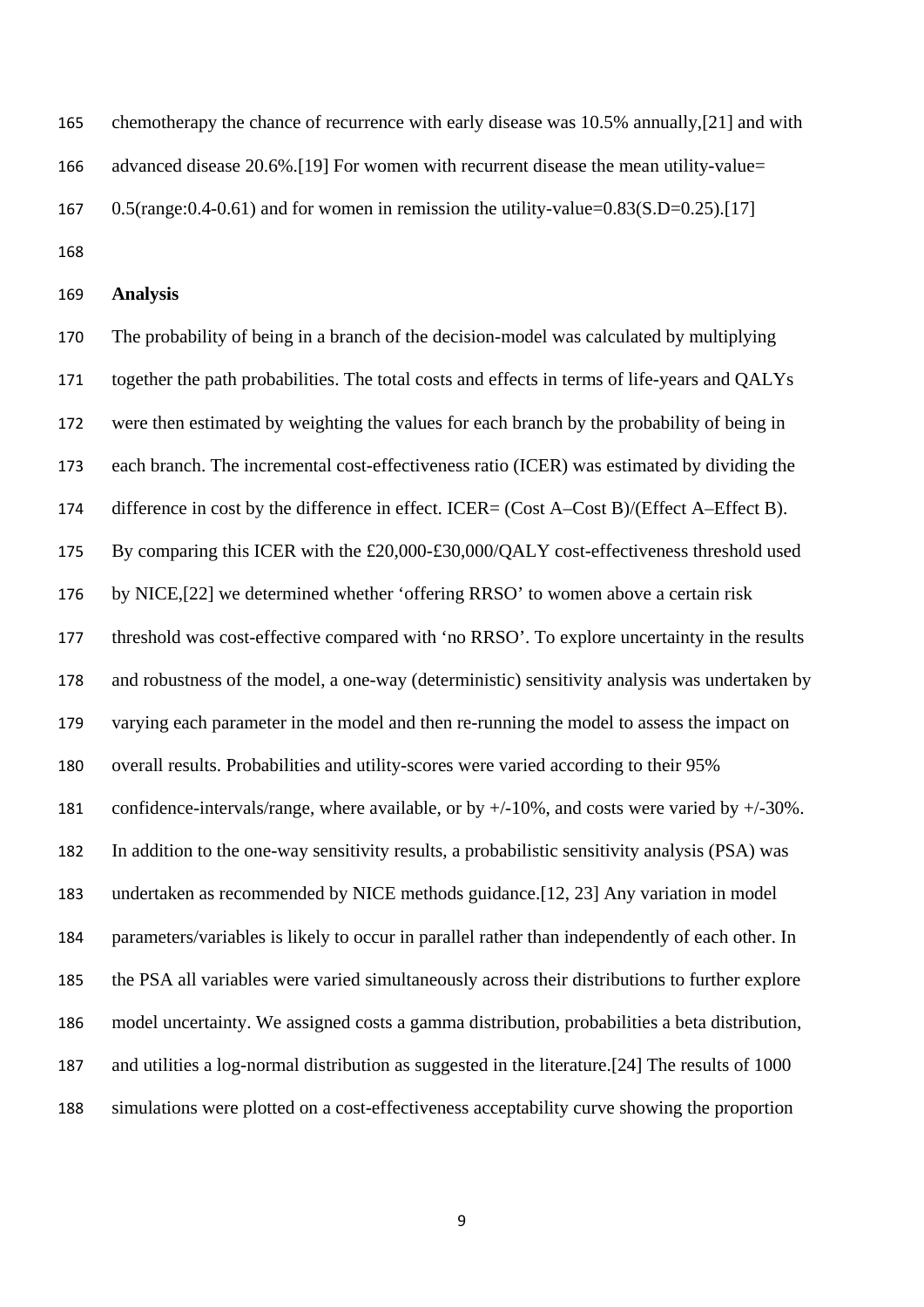of simulations that indicated that the intervention was cost-effective at different willingness to pay thresholds.

## **RESULTS**

 The discounted and undiscounted survival (life-years), lifetime costs, and QALYs for each branch in the decision model at the different OC risk thresholds of 2%, 4%, 5%, 6%, 8% and

10% are given in Table-3. Discounted results show a smaller overall gain in life-

years/QALYs and overall cost difference, as discounting adjusts costs and outcomes that

occur in the future and the cost savings generated through prevention of future OC cases is

valued less. At the 2% baseline population OC risk level, routine RRSO does not save more

QALYs and is not cost-effective. At a 4% OC risk level, RRSO saves more QALYs but is

201 not cost-effective at the ICER=£25,577, which is above the £20,000 NICE threshold.

202 However, at risk thresholds of  $\geq$ 5%, RRSO saves more life-years and QALYs and is highly

cost-effective for the NICE threshold of £20,000/QALY. The ICERs for risk levels of 5%,

6%, 8% and 10% are £15247, £9958, £4584, and £1864 respectively. The gains in life

expectancy from RRSO at the risk thresholds of 5%, 6%, 8% and 10% equate to 29.2, 40.1,

62.1 and 80.3 days respectively.

 One-way sensitivity analysis results are given in Figure-2. It suggests that the results are not that sensitive to treatment costs of RRSO, OC or cardiovascular events. Results are however sensitive to excess cardiovascular deaths at the 5% threshold but not that sensitive at the 6% and 8% thresholds. It is also very sensitive to utility-scores for RRSO. The model was not cost-effective at the lower most limit of the utility-score for RRSO. The impact of different variables on cost-effectiveness decreases as the OC risk threshold increases.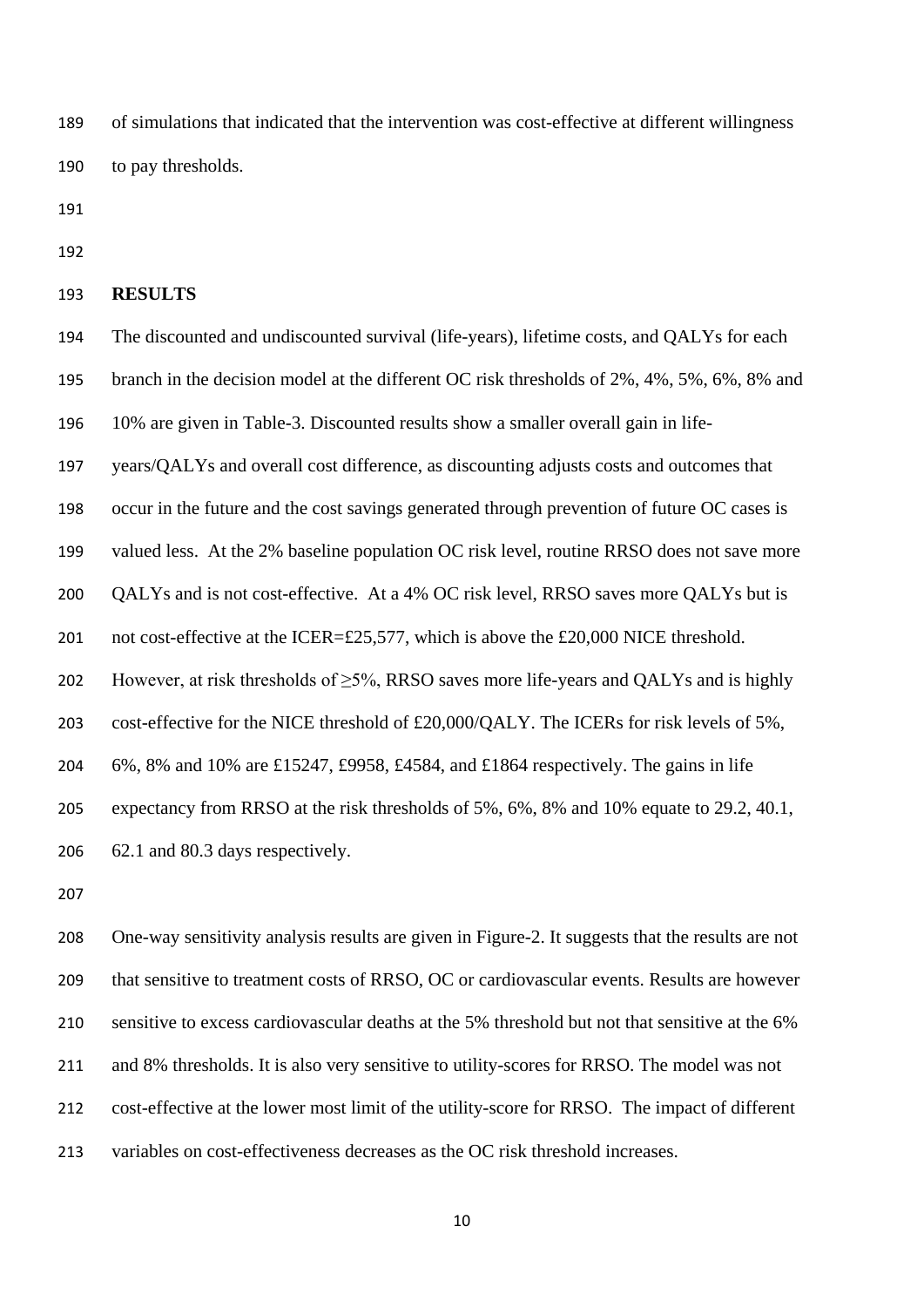The PSA results (Figure-3) shows that at a £20,000 willingness to pay threshold/QALY, 67%, 80%, 84%, 91% and 94% of simulations at risk thresholds of 4%, 5%, 6%, 8% and 10%, respectively are cost-effective for RRSO. If the willingness to pay threshold is increased to £30,000/QALY, then 77%, 84%, 85%, 92% and 94% simulations are cost effective for RRSO at the above risk thresholds, respectively.

#### **DISCUSSION**

 This is the first analysis that we are aware of that defines precise risk thresholds at which RRSO can be cost-effective for OC prevention on a population basis. Our modelling suggests 224 that in postmenopausal women with lifetime OC risk thresholds of  $\geq$ 5%, RRSO is highly cost-effective for the NICE threshold of £20,000/QALY[\[22\]](#page-26-13) and equates to gains in life expectancy of >29.2 days. This gain in life-years (range 29.2 to 80.3 days) compares favourably with the gain in life-years from cervical cancer screening which is reported to range between 11.6-32.4 days.[\[25\]](#page-27-1) Our findings have significant implications for clinical practice given the falling cost of genotyping and increasing ability to better calculate an individual's OC risk. Availability of such an approach could impact on risk management choices of 'low/intermediate risk' (lifetime risk <10%) women especially given the lack of an effective screening strategy for OC. If widely adopted it has the potential to contribute to reducing the OC burden in the population.

 Restricting use to women >50 years enables primary surgical prevention to be offered with less side effects. The increased all-cause mortality associated with bilateral oophorectomy reported by the Nurses Health[\[4\]](#page-25-3) and Olmsted County[\[26\]](#page-27-2) studies were predominantly in women <45[\[26\]](#page-27-2)-50[\[4\]](#page-25-3) years who did not take hormone replacement therapy. The same is true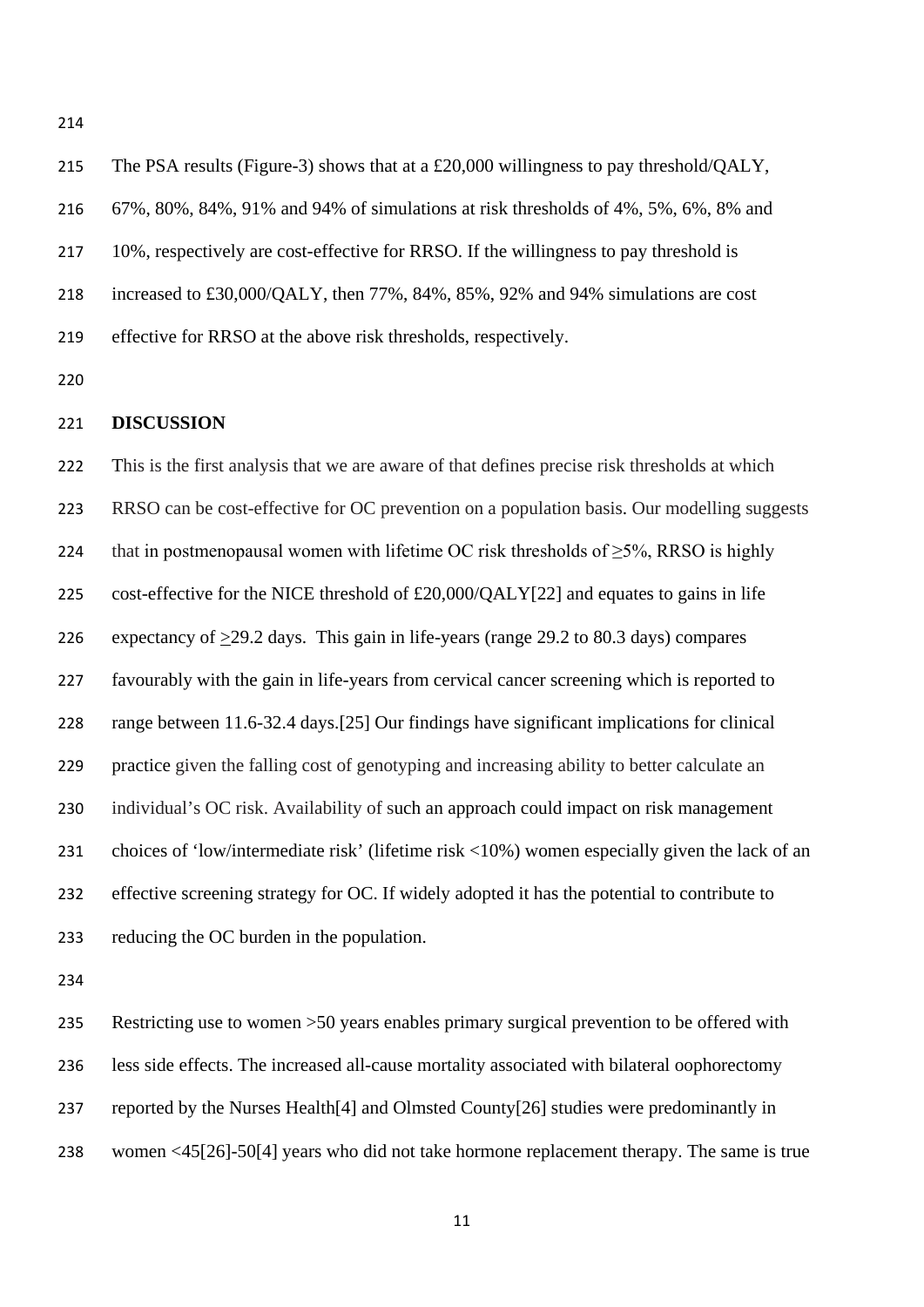for cardiovascular, bone and neurological risks.[\[4,](#page-25-3) [26,](#page-27-2) [27\]](#page-27-3) Most sporadic OC (not related to BRCA/mismatch repair gene mutations) occurs at >50 years, with the median age of 241 diagnosis being >65 years [\[11\]](#page-26-2). Although precise data on the proportion of OC <50 years in 242 BRCA1/BRCA2/MMR-negative individuals who have a life time OC risk  $\geq 5\%$  risk are not currently available, this risk under 50 is likely to be minimal. In our analysis, the lifetime OC risk threshold for RRSO in postmenopausal women was  $\geq$  5%. This 5% risk threshold is significantly lower than the OC risk (18-40%) in BRCA1/BRCA2 carriers,[\[28\]](#page-27-4) and also less than the risk of OC in Lynch Syndrome women (6-14%).[\[29\]](#page-27-5) OC risk prediction is increasingly possible and general population models based 248 on known epidemiological risk and protective factors have recently been published.[\[30,](#page-27-6) [31\]](#page-27-7) Recently we quantified the population distribution of lifetime risks of OC by adding common genetic (SNP) risk factors to the known epidemiologic (contraceptive use, parity, tubal ligation, endometriosis, first degree relative with OC) factors.[\[10\]](#page-26-1) Eight combinations of risk 252 factors gave a life time OC risk  $\geq$ 5% and 2% of the US population would have a lifetime risk  $\geq$  5%.[\[10\]](#page-26-1) RRSO could be of benefit to all such women. Newer OC SNPs are constantly being identified through large consortia led collaborative work, incorporation of which will further improve performance of such models. Alongside such progress, major advancements in genetic testing technology and falling costs now enables individual SNP information to be made available at a low cost. Additionally, other lifestyle factors including aspirin and menopausal HRT use are being identified through pooled analyses. As models get more sophisticated incorporating additional genetic and epidemiologic data, their ability to predict ovarian cancer risk will improve and their applicability will rise.

 Our analysis has several strengths. It incorporates impact on OC risk and fulfils various requirements suggested by NICE for health-economic decision making. We use current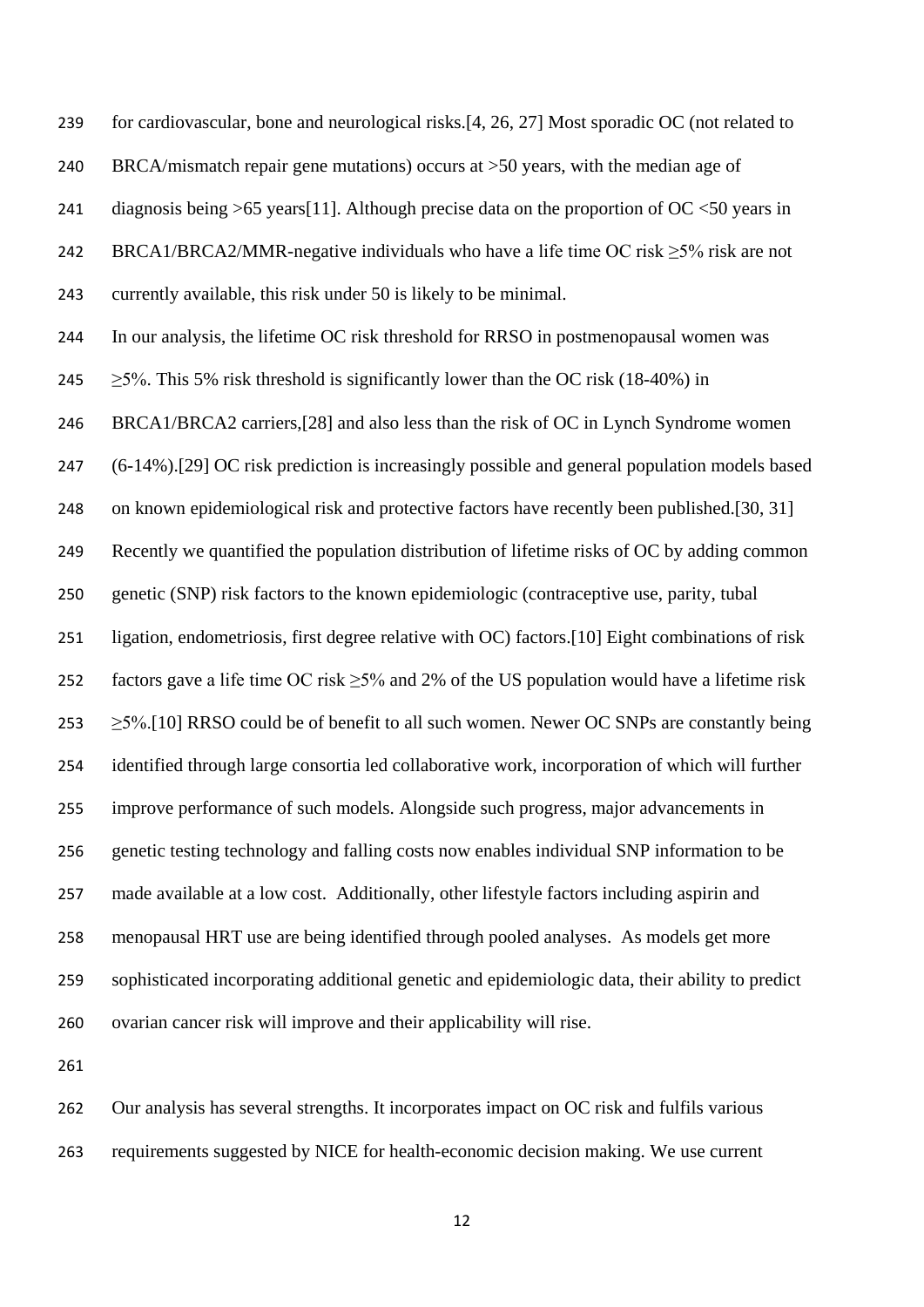practice as a comparator, QALYs to measure health-outcomes, a 3.5% discount rate on costs and health outcomes and, well established population-based data for parameters in the analysis.[\[12\]](#page-26-3) Our model includes potential excess deaths from coronary events in the postmenopausal population as reported in the most recent analysis of the Nurses Health Study.[\[4\]](#page-25-3) This is despite no such adverse association being reported from the Women's Health Initiative cohort.[\[32\]](#page-27-8) We have also included the potential reduction in QALYs following RRSO. The 'time-horizon' in our analysis is long enough to reflect important differences in costs and outcomes.[\[12\]](#page-26-3) In order to minimize over-estimating benefits of RRSO, we have been conservative in our use of costs for OC diagnosis and treatment, by including a minimal subset of baseline costs. We have not included all costs for additional investigations, treatment of recurrence or management of complications. Inclusion of these additional costs would further increase cost-effectiveness of the model at a given risk threshold. We have also not included costs of genetic testing in the analysis and this may be a constraint. We have not included the excess mortality due to lung/colorectal cancer reported in the Nurses Health Study. However, this excess cancer mortality may be confounded by cigarette smoking or other risk related behaviours. Smoking itself is associated with early menopause.[\[33,](#page-27-9) [34\]](#page-27-10) Data from the 185,017 women NIH-AARP (American Association of Retired Persons) Diet-&-Health Study found that when stratified by smoking status, the increased lung cancer risk associated with bilateral oophorectomy was restricted to smokers, and absent in non-smokers.[\[33\]](#page-27-9) Additionally, data from 337,802 women in the European Prospective Investigation into Cancer and Nutrition (EPIC) study found no significant association between age at menarche/menopause or type of menopause (surgical/natural) and colorectal cancer risk.[\[35\]](#page-27-11) We have not accounted for complications related to RRSO. A 1.5- 5% complication rate has been reported in high risk women.[\[36,](#page-27-12) [37\]](#page-27-13) It is important that this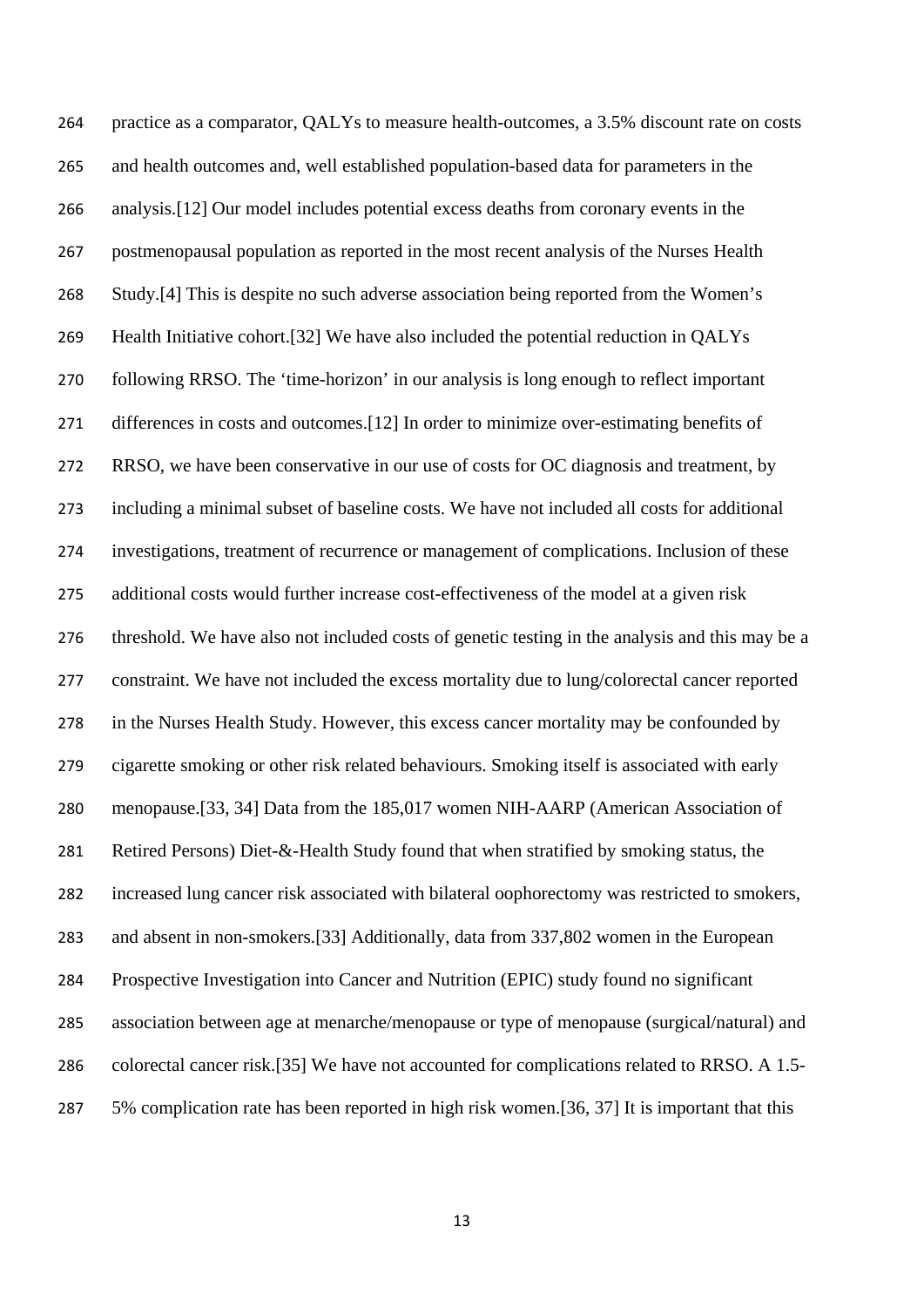issue be discussed by the treating clinician at time of consent and be built into the decision making process of whether to undergo surgery or not.

 The deterministic sensitivity analysis permitted scrutiny of model outcomes and identification of variables exerting most influence. The 95% confidence-limits for probabilities explored in our sensitivity analysis were quite wide, adding to the strength of the results. The lack of statistically significant effect on outcome despite 30% variation in costs indicates that costs of RRSO, OC or cardiovascular treatment, are less important in influencing overall results. That the model remains largely cost-effective despite probabilities varying widely is reassuring. The reduction in level of impact exerted by different variables at increasing OC risk thresholds is expected and reassuring. It is interesting that the model is highly sensitive to the lower limit of the utility-score for RRSO at all risk levels. This is probably because the standard deviation is large. Hence, there is need for further research on RRSO utility-scores to better understand and improve the precision of its estimate. Of note nearly all published work is on the pre-menopausal population where the impact on quality-of-life is different. Separate utility-scores need to be developed for pre and postmenopausal RRSO.

 The PSA undertaken is recommended by decision making bodies and adds to the robustness of our results.[\[12\]](#page-26-3) It permits simultaneous variation in probabilities of all parameters to fully characterise model uncertainties and its effect on overall results. That 80-94% of simulations on PSA were cost-effective for the risk thresholds ≥5% reconfirms the health-economic benefit of RRSO at these risk levels for OC prevention.

Health economic assessments are crucial for determining the appropriateness of resource

allocation for cost intensive population-based interventions. Rising health care costs and ever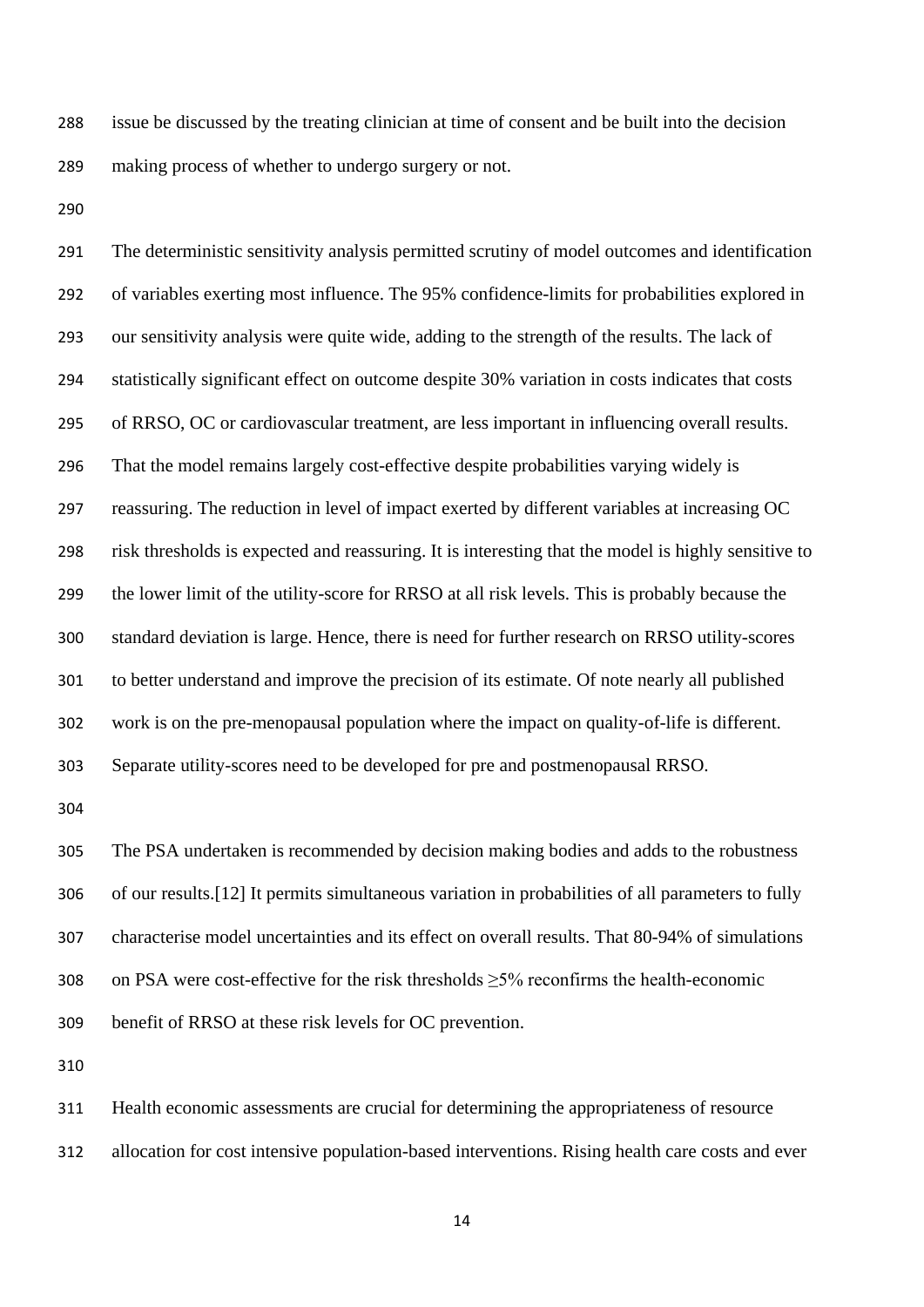| 313 | increasing price of new OC treatments/drug therapies in a challenging economic environment       |
|-----|--------------------------------------------------------------------------------------------------|
| 314 | further magnify the importance of newer cost-effective preventive strategies. Our findings       |
| 315 | thus have potentially important implications for clinical practice especially for the individual |
| 316 | woman and for reducing the burden of OC. A key next step would be assessment of the              |
| 317 | acceptability of such a surgical intervention to decrease risk in postmenopausal women aged      |
| 318 | over 50 with lifetime OC risk of $>5$ - $<$ 10%. The increasing availability of panel testing,   |
| 319 | identification newer moderate penetrance genes and common genetic variants and improved          |
| 320 | risk prediction models has made it possible to identify a number of women who can fall into      |
| 321 | this risk category. Tools/decision aids to facilitate understanding of risk and informed consent |
| 322 | would need to be developed. Implementation of such an approach will necessitate                  |
| 323 | information dissemination for raising health professional/public awareness and education.        |
| 324 | All these will have an added cost. Close attention will also need to be paid to developing well  |
| 325 | defined care and patient referral pathways in co-ordination with general practitioners,          |
| 326 | geneticists, gynaecologists and commissioners of care, as well as implementation studies for     |
| 327 | collecting long term outcomes.                                                                   |
| 328 |                                                                                                  |
| 329 |                                                                                                  |
| 330 |                                                                                                  |
| 331 | Acknowledgement                                                                                  |
| 332 | This work is supported by researchers at the National Institute for Health Research University   |
| 333 | College London Hospitals Biomedical Research Centre.                                             |
| 334 |                                                                                                  |
| 335 | <b>Submission declaration and verification</b>                                                   |
| 336 | This work described has not been published previously, it is not under consideration for         |

publication elsewhere, and its publication is approved by all authors and tacitly or explicitly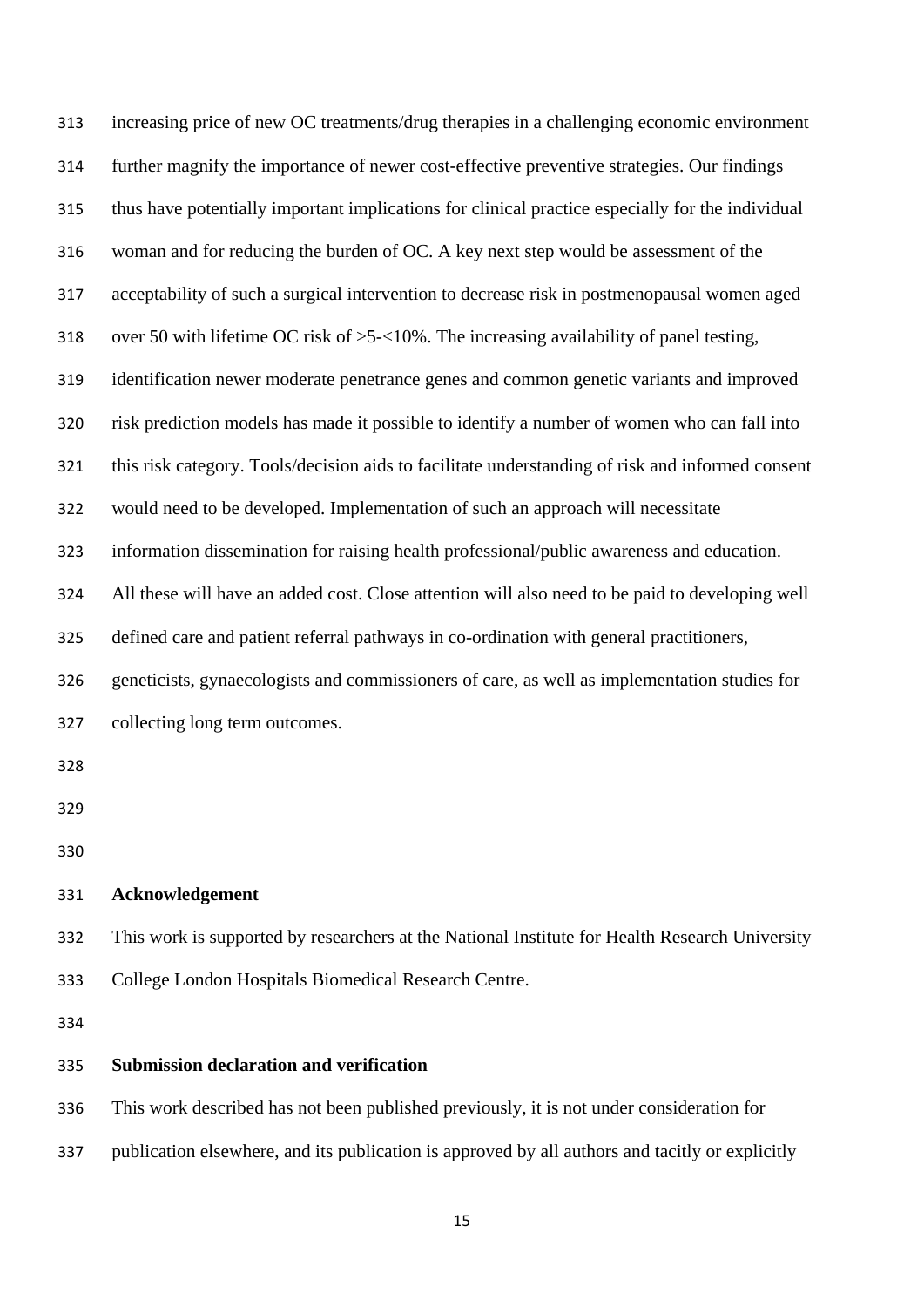by the responsible authorities where the work was carried out, and that, if accepted, it will not be published elsewhere without the written consent of the copyright-holder.

# **Disclaimers**

 UM has a financial interest in Abcodia, Ltd, a company formed to develop academic and commercial development of biomarkers for screening and risk prediction. RL reports personal fees from UCL, during the conduct of the study. The other authors declare no conflict of interest.

## **Role of Funding Source**

The study is not funded by any charity or grant.

#### **Contribution to authorship**

RM, UM, RL developed concept and design of the study. RM, RL, UM developed the model.

RM, RL, UM, LP were involved in the health-economic and statistical analysis. RM, RL

prepared the tables and figures. RM, RL prepared the first draft of the manuscript. All authors

critically contributed to and revised the manuscript and approved the final version.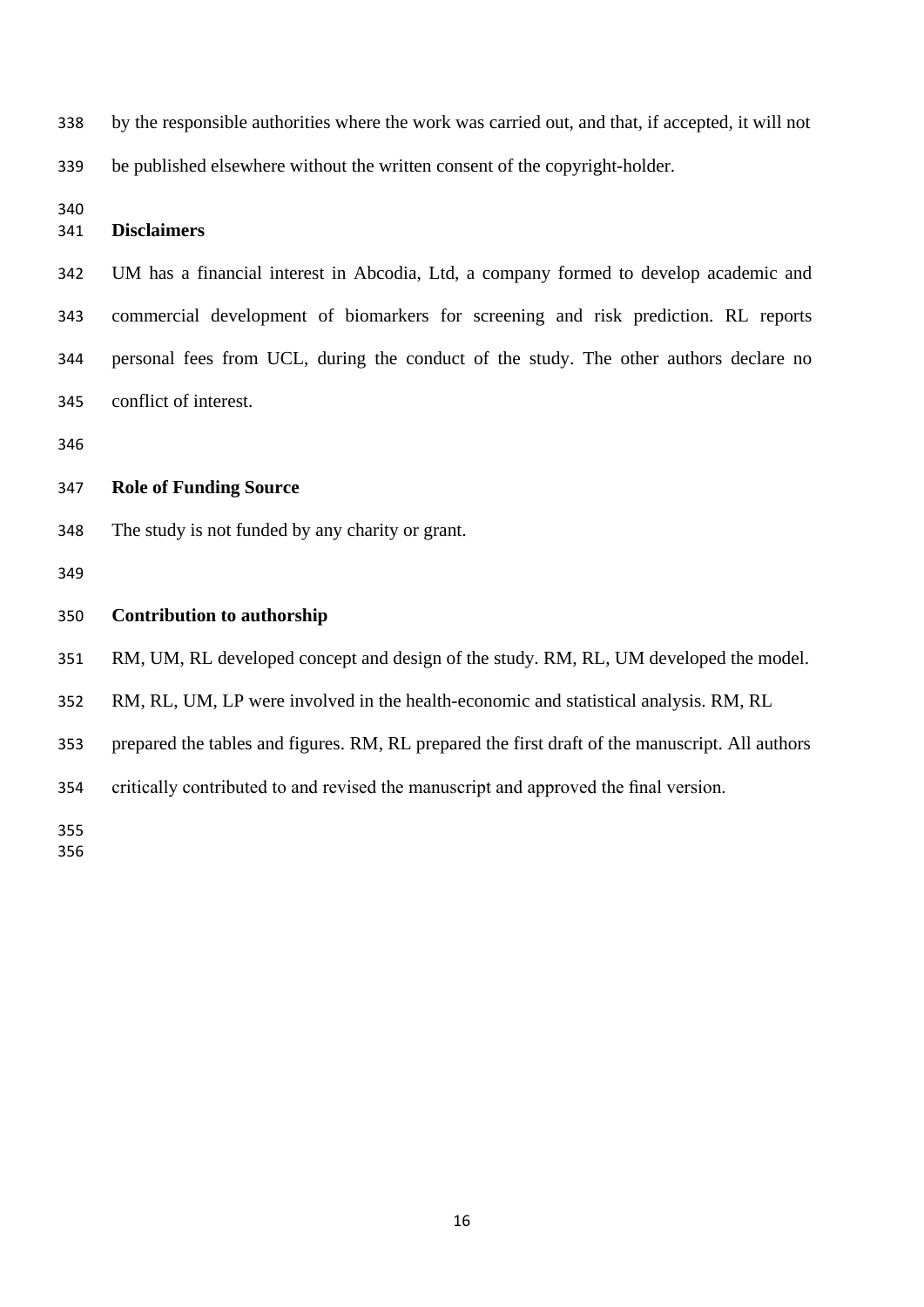#### **FIGURE LEGENDS**

## **Figure-1: Decision Model Structure**

 The upper part of the model structure reflects 'no RRSO' for a given OC risk threshold. The lower part of the model depicts the option of RRSO for the same OC risk threshold. This model is run at each of the different thresholds for OC risk (2%, 4%, 5%, 6%, 8% and 10%).Each decision point in the model is a 'node' and each path extending from a node is a decision 'branch'. Each branch represents a mutually exclusive course or outcome. Each decision is given a probability (probabilities used in the model are detailed in Table1) highlighted in a white box along the decision branch. Values for each outcome are calculated. Cancer incidence is estimated by summing the probabilities of pathways ending in ovarian cancer. Final outcomes (blue boxes on the right of the figure) of each path include development of OC, no OC and excess deaths mainly from heart disease (Branch E). OC-Ovarian Cancer; No OC - No Ovarian Cancer developed, RRSO –Risk reducing salpingo-oophorectomy

## **Figure 2: One way Deterministic Sensitivity Analyses**

 One-way sensitivity analysis (at the 8%, 6%, 5% risk thresholds) for all probabilities, costs and utilities in terms of ICER of RRSO compared to No RRSO at the different ovarian cancer risk thresholds. Y-axis: Incremental cost-effectiveness ratio (ICER): Cost (£) per quality adjusted life year (QALY) (discounted). X-axis: Probability, cost and utility parameters in the model. The model is run at both lower and upper values/limits of the 95% confidence interval or range of all probability parameters described in Table-1/methods; and both lower and upper values/limits of the cost and utility-score parameters given in Table 2. Costs are varied by +/- 30%. Maximum value' represents outcomes for upper limit and 'Minimum value' represents outcomes for lower limit of the parameter.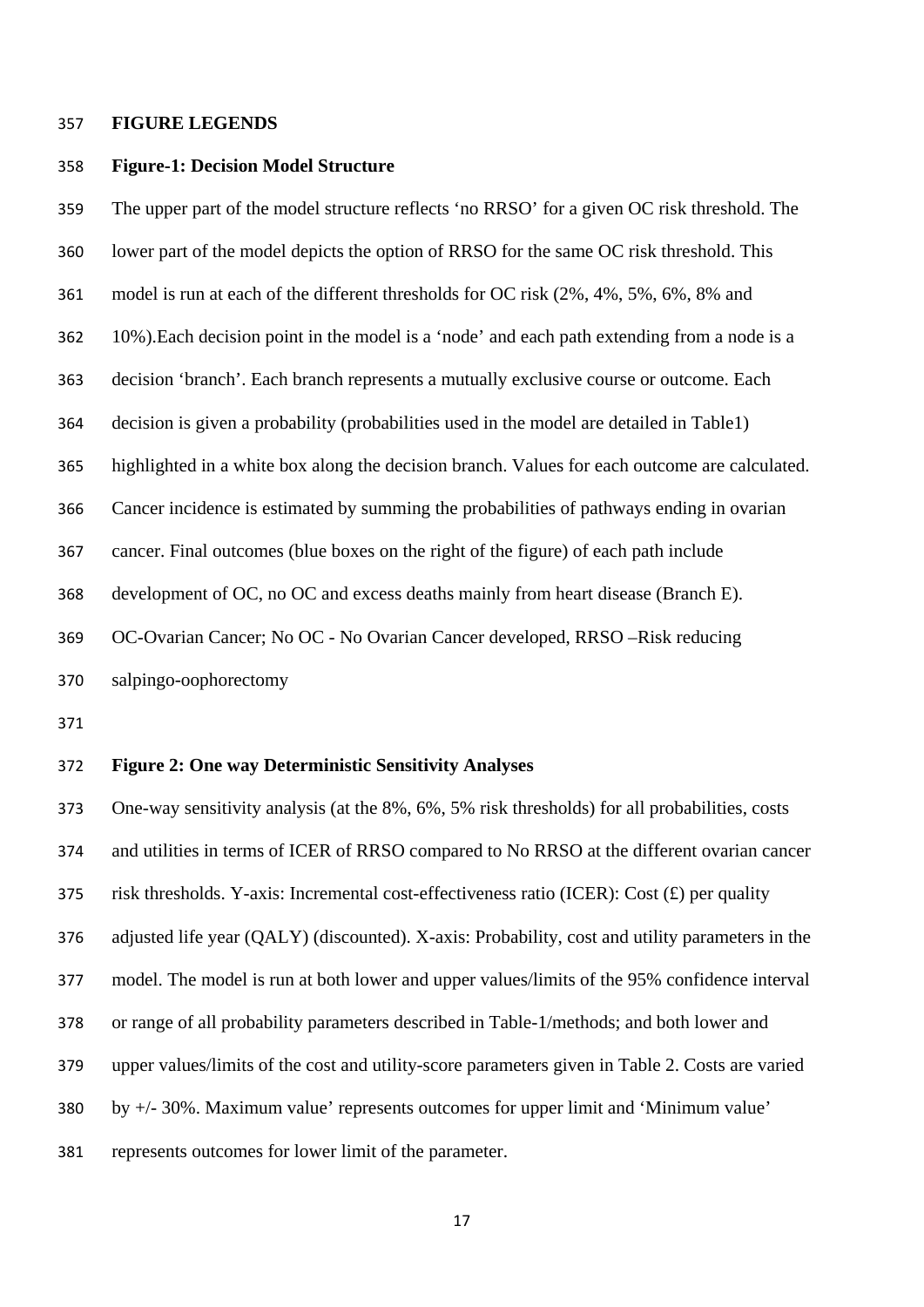OC- Ovarian cancer, RRSO –Risk reducing salpingo-oophorectomy

| 384 | <b>Figure-3: Probabilistic Sensitivity Analysis</b>                                            |
|-----|------------------------------------------------------------------------------------------------|
| 385 | Shows the Cost-effectiveness acceptability curve (for different OC risk thresholds) in which   |
| 386 | all model parameters/variables are varied simultaneously across their distributions to further |
| 387 | explore model uncertainty. X-axis: Incremental cost-effectiveness ratio (ICER) in terms of     |
| 388 | Cost $(f_s)/QALY$ ; Y-axis: Proportion of simulations. The results of 1000 simulations were    |
| 389 | plotted on a cost-effectiveness acceptability curve showing the proportion of simulations (Y-  |
| 390 | axis) that indicated that the intervention was cost-effective at different willingness to pay  |
| 391 | thresholds (X-axis). The solid red line marks the proportion of simulations found to be cost-  |
| 392 | effective at the £20,000 threshold used by NICE. 67-94% simulations are cost effective in      |
| 393 | this analysis.                                                                                 |
| 394 |                                                                                                |
| 395 | OC- Ovarian cancer, RRSO- Risk reducing salpingo-oophorectomy                                  |
| 396 |                                                                                                |
|     |                                                                                                |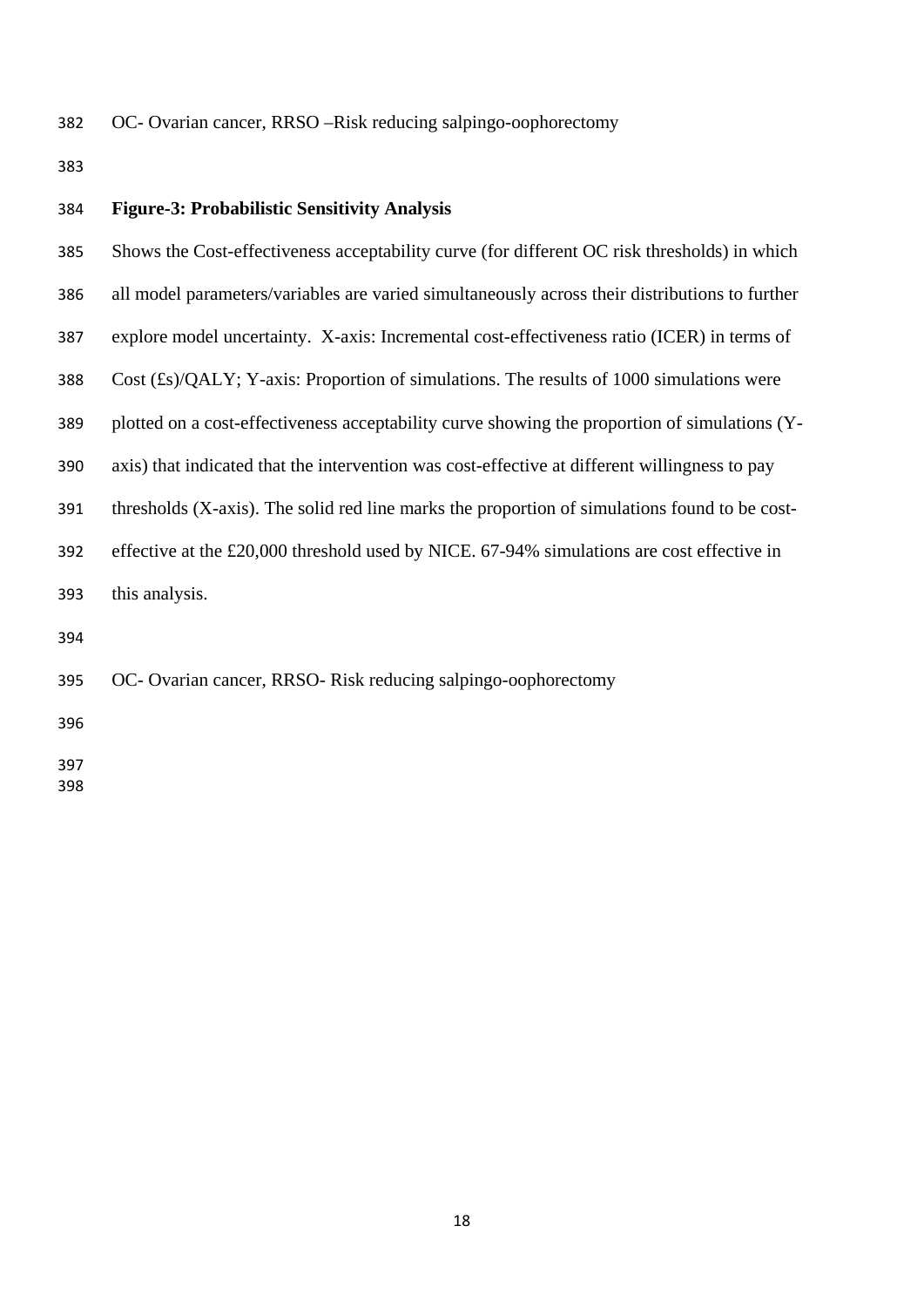- **FIGURE-1 Decision Model Structure**
- 
- 

## **Figure-1: Decision Model Structure.**

 The upper part of the model structure reflects 'no RRSO' for a given OC risk threshold. The lower part of the model depicts the option of RRSO for the same OC risk threshold. This model is run at each of the different thresholds for OC risk (2%, 4%, 5%, 6%, 8% and 10%).Each decision point in the model is a 'node' and each path extending from a node is a decision 'branch'. Each branch 410 represents a mutually exclusive course or outcome. Each decision is given a probability (probabilities used in the model are detailed in Table1) highlighted in a white box along the decision branch. Values for each outcome are calculated. Cancer incidence is estimated by summing the probabilities of pathways ending in ovarian cancer. Final outcomes (blue boxes on the right of the figure) of each path include development of OC, no OC and excess deaths mainly from heart disease (Branch E). OC-Ovarian Cancer; No OC - No Ovarian Cancer developed, RRSO –Risk reducing salpingo- oophorectomy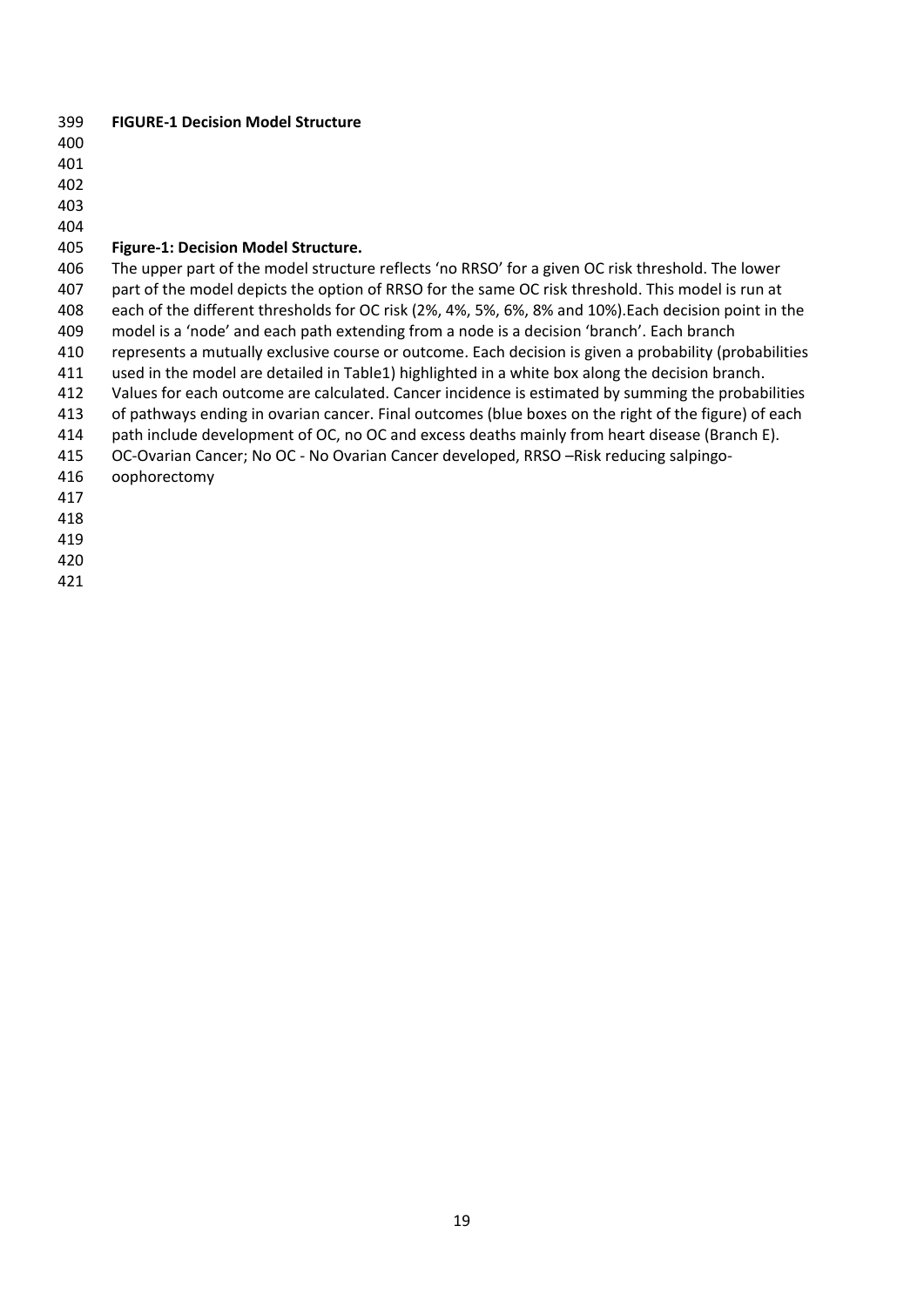| 422 |                                                            |
|-----|------------------------------------------------------------|
| 423 | <b>Figure-2 One way Deterministic Sensitivity Analyses</b> |
| 424 |                                                            |
| 425 |                                                            |
| 426 |                                                            |

| 428 | Figure 2: Deterministic Sensitivity Analyses. One-way sensitivity analysis (at the 8%, 6%, 5% risk       |
|-----|----------------------------------------------------------------------------------------------------------|
| 429 | thresholds) for all probabilities, costs and utilities in terms of ICER of RRSO compared to No RRSO at   |
| 430 | the different ovarian cancer risk thresholds. Y-axis: Incremental cost-effectiveness ratio (ICER): Cost  |
| 431 | (£) per quality adjusted life year (QALY) (discounted). X-axis: Probability, cost and utility parameters |
| 432 | in the model. The model is run at both lower and upper values/limits of the 95% confidence interval      |
| 433 | or range of all probability parameters described in Table-1/methods; and both lower and upper            |
| 434 | values/limits of the cost and utility-score parameters given in Table 2. Costs are varied by $+/-30\%$ . |
| 435 | Maximum value' represents outcomes for upper limit and 'Minimum value' represents outcomes for           |
| 436 | lower limit of the parameter.                                                                            |
|     |                                                                                                          |

OC- Ovarian cancer, RRSO –Risk reducing salpingo-oophorectomy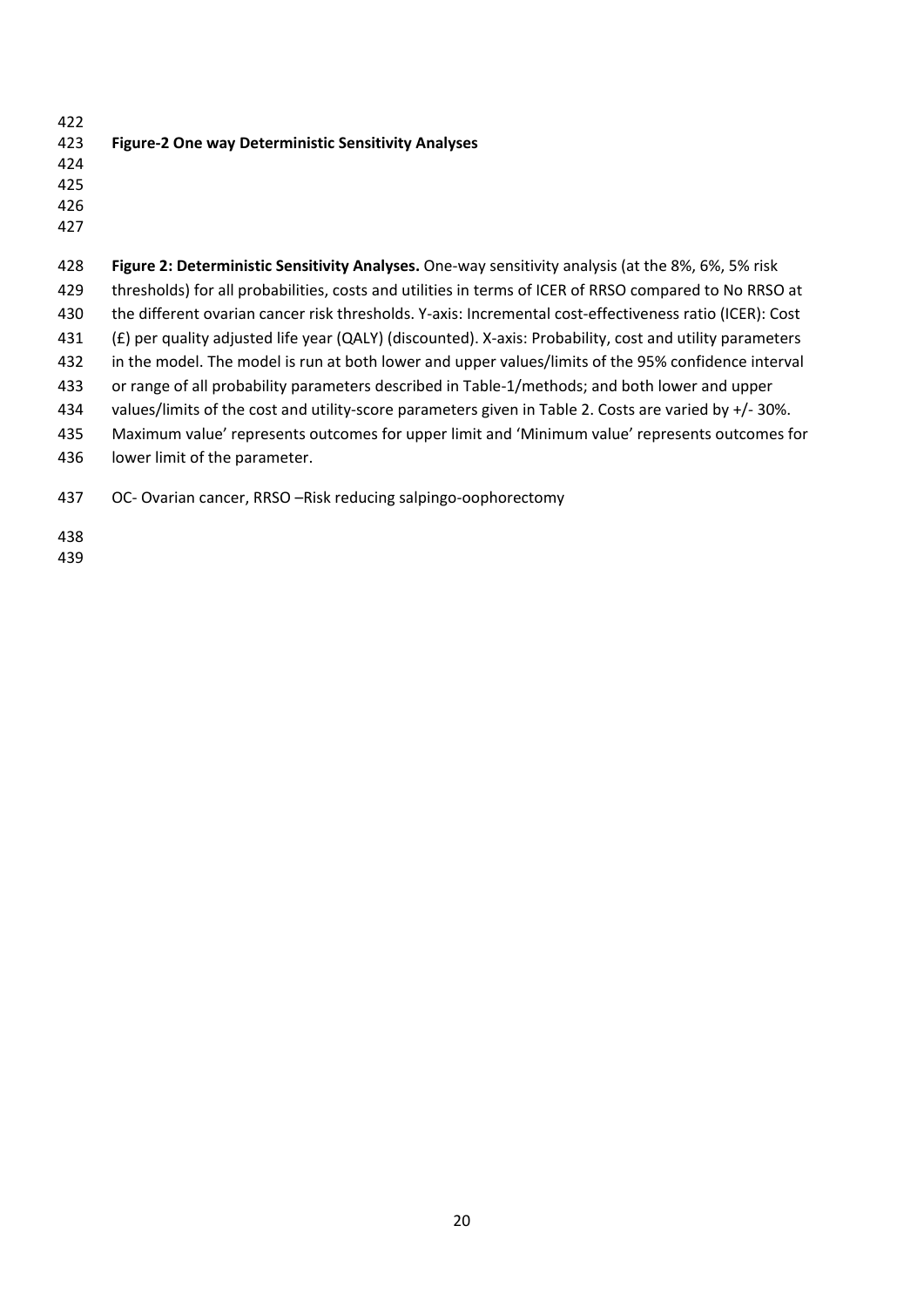| 440 | Figure 3: Probabilistic sensitivity analysis                                                                |
|-----|-------------------------------------------------------------------------------------------------------------|
| 441 |                                                                                                             |
| 442 |                                                                                                             |
| 443 |                                                                                                             |
| 444 |                                                                                                             |
| 445 |                                                                                                             |
| 446 | Figure-3: Probabilistic sensitivity analysis: Shows the Cost-effectiveness acceptability curve (for         |
| 447 | different OC risk thresholds) in which all model parameters/variables are varied simultaneously             |
| 448 | across their distributions to further explore model uncertainty. X-axis: Incremental cost-                  |
| 449 | effectiveness ratio (ICER) in terms of Cost $(Es)/QALY$ ; Y-axis: Proportion of simulations. The results of |
| 450 | 1000 simulations were plotted on a cost-effectiveness acceptability curve showing the proportion of         |
| 451 | simulations (Y-axis) that indicated that the intervention was cost-effective at different willingness to    |
| 452 | pay thresholds (X-axis). The solid red line marks the proportion of simulations found to be cost-           |
| 453 | effective at the £20,000 threshold used by NICE. 67-94% simulations are cost effective in this              |
| 454 | analysis.                                                                                                   |
| 455 |                                                                                                             |
| 456 | OC-Ovarian cancer, RRSO-Risk reducing salpingo-oophorectomy                                                 |
| 457 |                                                                                                             |
| 458 |                                                                                                             |
| 459 |                                                                                                             |
| 460 |                                                                                                             |
| 461 |                                                                                                             |
| 462 |                                                                                                             |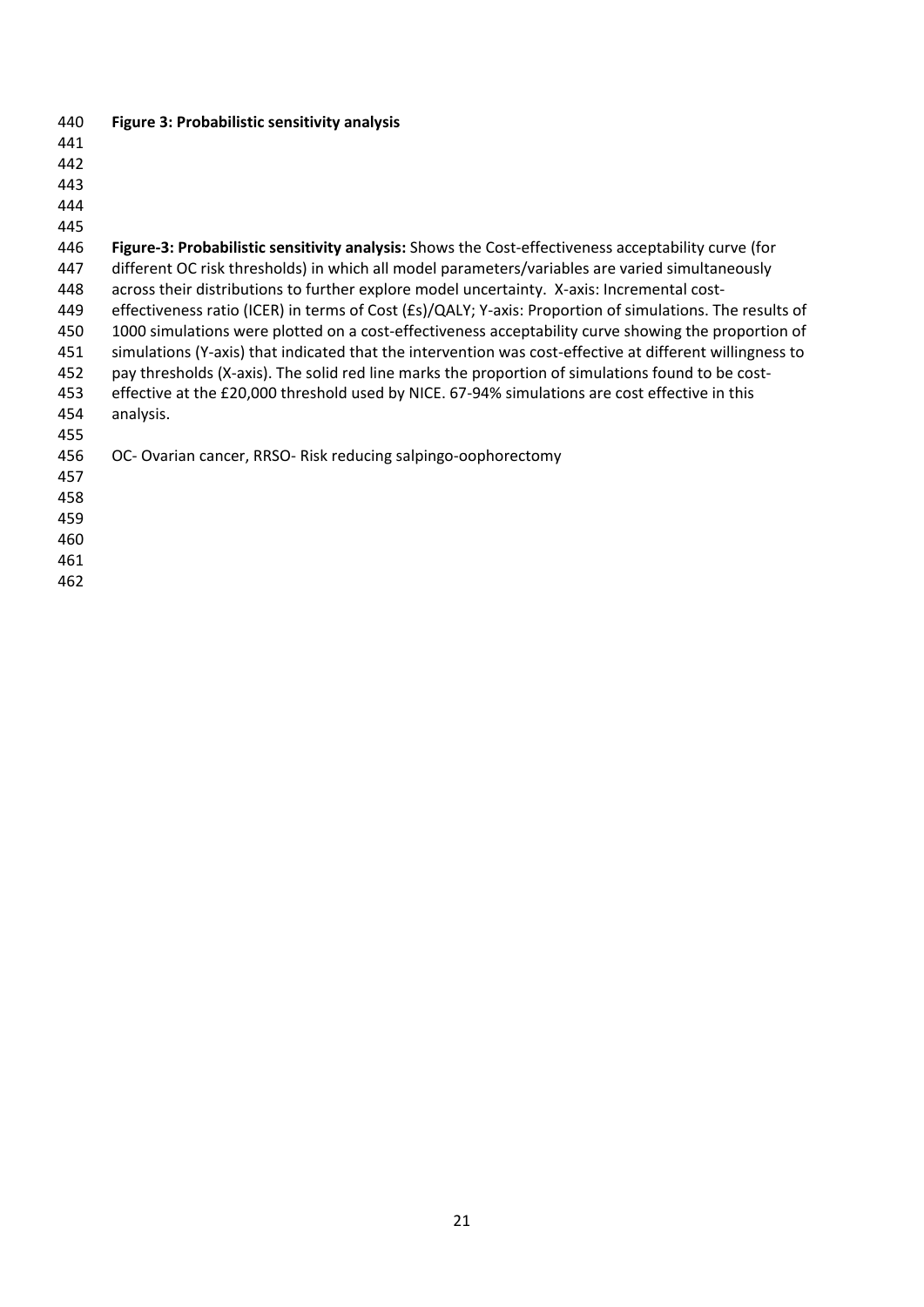## 463 **TABLES**

464

## 465 **Table 1: Probabilities of different pathways**

466

| Probability    | Value  | (CI) [Range] | <b>Description</b>                                                | <b>Source</b>                |                      |
|----------------|--------|--------------|-------------------------------------------------------------------|------------------------------|----------------------|
|                | 0.10   |              |                                                                   |                              |                      |
|                | 0.08   |              | Lifetime risk of developing                                       |                              |                      |
| P <sub>1</sub> | 0.06   |              | ovarian cancer                                                    | Model assumption             |                      |
|                | 0.04   |              |                                                                   |                              |                      |
|                | 0.02   |              |                                                                   |                              |                      |
| P <sub>2</sub> |        | 0.94         | (0.83, 0.98)                                                      | Reduction in risk of ovarian | Parker et al 2013[4] |
|                |        |              | cancer from RRSO                                                  |                              |                      |
| P <sub>3</sub> | 0.0003 | (0.0078, 0)  | Excess risk of deaths from heart                                  |                              |                      |
|                |        |              | disease                                                           | Parker et al 2013[4]         |                      |
|                |        |              | CI-confidence interval, RRSO- risk reducing salpingo-oophorectomy |                              |                      |

## Explanation:

P1: Lifetime risk of developing ovarian cancer. The model was run over varying risk thresholds. P1=0.02 represents the baseline population based risk.

P2: The reduction in ovarian cancer risk obtained from RRSO is taken from the Nurses Health Study, Parker et al, 2013.[\[4\]](#page-25-3)

P3: The absolute excess risk of deaths from heart disease = 0.03% (-0%, 0.65%). This is taken from the Nurses Health Study.[\[4\]](#page-25-3) The numbers needed to harm (NNH)= 3073 (CI 154, ∞ ).

467

468

469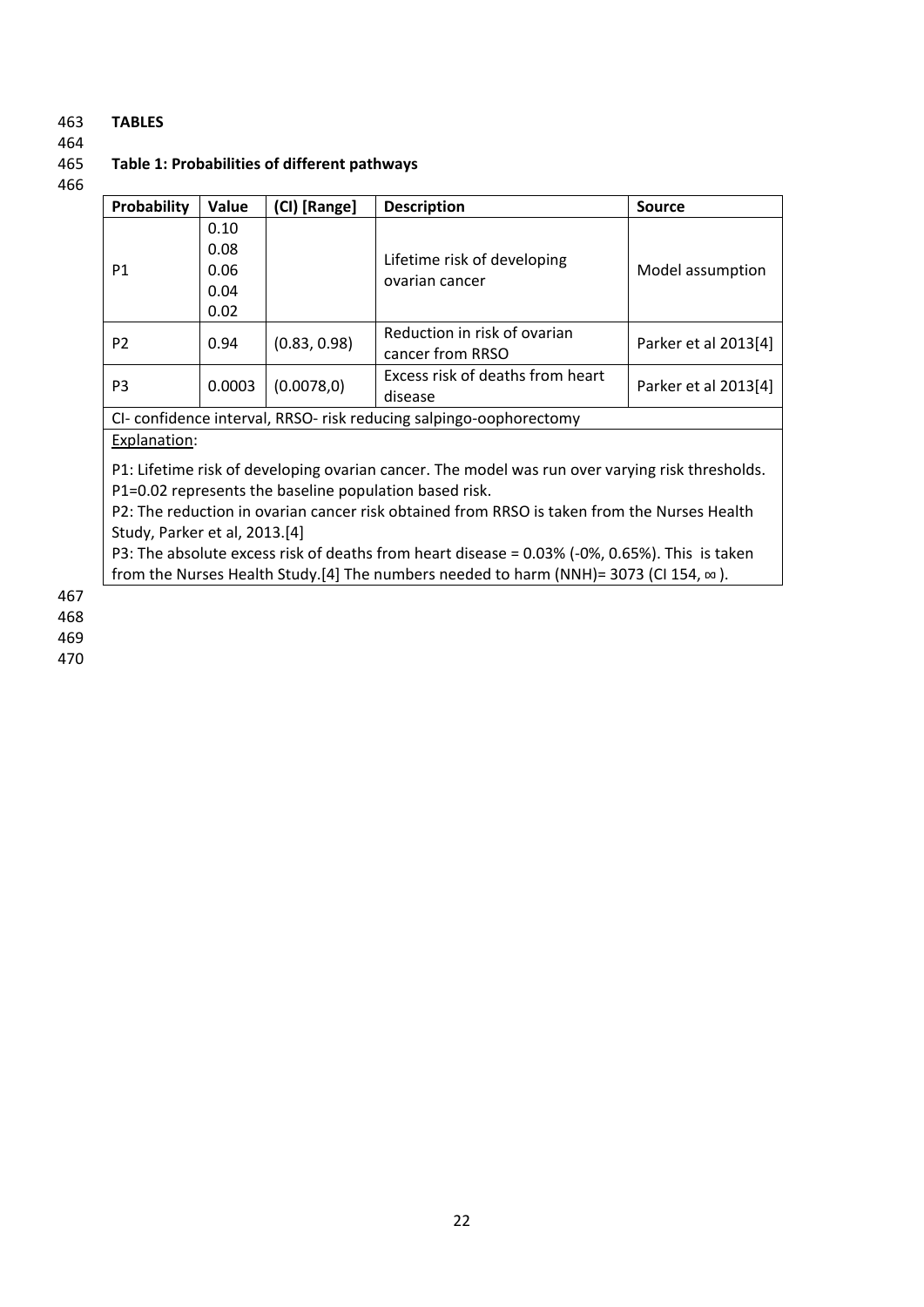## 471 **Table 2: Summary of costs used in model (2012 prices)\***

472

| <b>Item</b>                                                                                 | Cost(f) | <b>Source</b>                               |  |  |  |
|---------------------------------------------------------------------------------------------|---------|---------------------------------------------|--|--|--|
| Cost of RRSO                                                                                | 2,165   | NHS Reference costs                         |  |  |  |
| Cost of ovarian cancer diagnosis                                                            | 16,044  | NHS Reference costs[38], NICE guideline[39] |  |  |  |
| and initial treatment                                                                       |         |                                             |  |  |  |
| Yearly cost of ovarian cancer                                                               |         |                                             |  |  |  |
| treatment and follow-up: years                                                              | 639     | NHS Reference costs[38], NICE guideline[39] |  |  |  |
| $1 - 2$                                                                                     |         |                                             |  |  |  |
| Yearly cost of ovarian cancer                                                               |         |                                             |  |  |  |
| treatment and follow-up: years                                                              | 274     | NHS Reference costs[38], NICE guideline[39] |  |  |  |
| $3 - 5$                                                                                     |         |                                             |  |  |  |
| Terminal care cost with ovarian                                                             |         |                                             |  |  |  |
| cancer                                                                                      | 15,414  | National Audit office[40]                   |  |  |  |
| Cost of CHD death                                                                           | 3277    |                                             |  |  |  |
| *All costs were varied by +/-30% in one way sensitivity analysis                            |         |                                             |  |  |  |
| NHS- national health service, NICE-national institutes for health and clinical excellence,, |         |                                             |  |  |  |

RRSO- risk reducing salpingo-oophorectomy,

## **Explanation**

The cost of RRSO was based on national reference costs for an upper genital tract laparoscopic/endoscopic intermediate procedure.[\[38\]](#page-27-14)

Costs for ovarian cancer diagnosis and treatment were derived from national reference costs and a recent ovarian cancer guideline developed by NICE.[\[38,](#page-27-14) [39\]](#page-27-15) We assumed that the cost of diagnosis to include a pelvic examination, ultrasound scan, CA125 test, CT scan, percutaneous biopsy and peritoneal cytology.

The cost of treatment included the reference cost for a lower and upper genital tract very complex major procedure and administration of chemotherapy based on 6 cycles of carboplatin and paclitaxel treatment. It was assumed that in years-1 and -2 treated survivors would have a further three consultant visits, a CT scan and 4 CA125 tests each year. In years 3 to 5 post-surgery it was assumed that survivors would have 2 consultant visits and 2 CA125 tests. We were conservative in our cost-estimates and did not include costs for additional investigations, treatment of recurrence or management of complications in the analysis.

Costs for terminal care for ovarian cancer were derived from end-of-life costs for cancer patients based on a report from the National Audit Office, UK.[\[40\]](#page-28-0)

In line with NICE recommendations future healthcare costs not associated with ovarian cancer were not considered.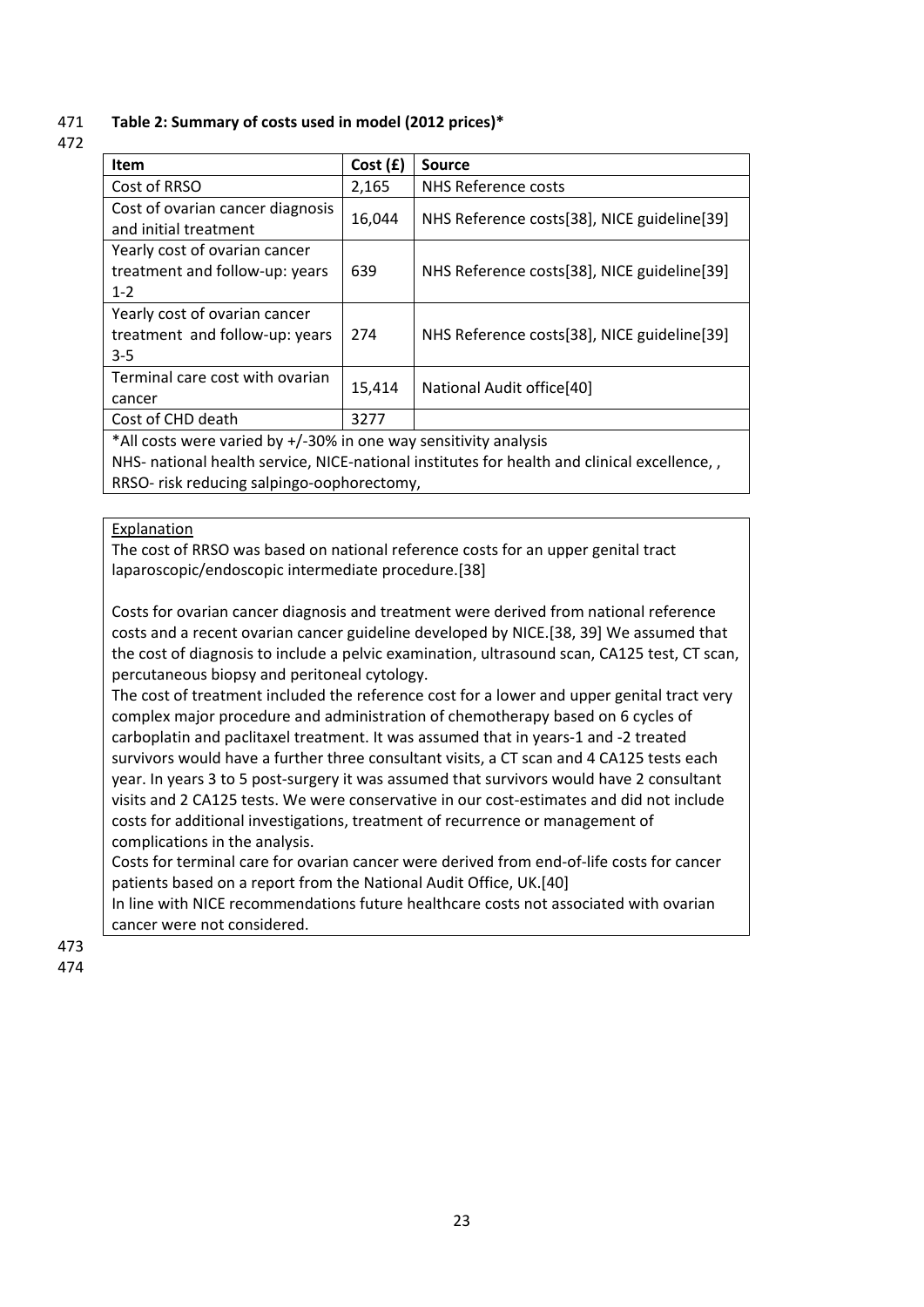|                   | <b>Ovarian cancer</b><br>incidence | <b>Survival</b> | <b>Discounte</b><br>d survival | Cost    | <b>Discounted</b><br>cost | <b>QALY</b> | <b>Discounted</b><br><b>QALY</b> |
|-------------------|------------------------------------|-----------------|--------------------------------|---------|---------------------------|-------------|----------------------------------|
| <b>10% risk</b>   |                                    |                 |                                |         |                           |             |                                  |
| NO RSSO           | 10.0%                              | 31.376          | 18.518                         | 2475    | 1866                      | 31.3        | 18.5                             |
| <b>RRSO</b>       | 0.6%                               | 31.958          | 18.738                         | 2314    | 2277                      | 31.9        | 18.7                             |
| <b>Difference</b> | 9.4%                               | 0.582           | 0.220                          | $-161$  | 412                       | 0.6         | 0.22                             |
| <b>ICER</b>       |                                    |                 |                                |         |                           | $-251$      | 1864                             |
| 8% risk           |                                    |                 |                                |         |                           |             |                                  |
| <b>NO RRSO</b>    | 8.0%                               | 31.501          | 18.565                         | 1980    | 1493                      | 31.4        | 18.5                             |
| <b>RRSO</b>       | 0.5%                               | 31.966          | 18.741                         | 2285    | 2255                      | 31.9        | 18.7                             |
| Difference        | 7.5%                               | 0.465           | 0.176                          | 304     | 762                       | 0.5         | 0.17                             |
| <b>ICER</b>       |                                    |                 |                                |         |                           | 605         | 4584                             |
| 6% risk           |                                    |                 |                                |         |                           |             |                                  |
| <b>NO RRSO</b>    | 6.0%                               | 31.626          | 18.613                         | 1485    | 1119                      | 31.6        | 18.58                            |
| <b>RRSO</b>       | 0.4%                               | 31.973          | 18.744                         | 2255    | 2233                      | 31.9        | 18.69                            |
| <b>Difference</b> | 5.6%                               | 0.347           | 0.131                          | 770     | 1113                      | 0.4         | 0.11                             |
| <b>ICER</b>       |                                    |                 |                                |         |                           | 2116        | 9958                             |
| 5% risk           |                                    |                 |                                |         |                           |             |                                  |
| <b>NO RRSO</b>    | 5.0%                               | 31.69           | 18.64                          | 1237.72 | 932.81                    | 31.63       | 18.61                            |
| <b>RRSO</b>       | 0.3%                               | 31.98           | 18.75                          | 2239.95 | 2221.31                   | 31.92       | 18.69                            |
| Difference        | 4.7%                               | 0.29            | 0.11                           | 1002.23 | 1288.49                   | 0.29        | 0.08                             |
| <b>ICER</b>       |                                    |                 |                                |         |                           | 3409        | 15247                            |
| 4% risk           |                                    |                 |                                |         |                           |             |                                  |
| <b>NO RRSO</b>    | 4.00%                              | 31.751          | 18.660                         | 990     | 746                       | 31.7        | 18.6                             |
| <b>RRSO</b>       | 0.24%                              | 31.981          | 18.747                         | 2225    | 2210                      | 31.9        | 18.7                             |
| Difference        | 3.76%                              | 0.230           | 0.087                          | 1235    | 1464                      | 0.2         | 0.057                            |
| <b>ICER</b>       |                                    |                 |                                |         |                           | 5505        | 25577                            |

**Table 3: Model outcomes for costs, survival (life years) and quality adjusted life years (QALYs), undiscounted and discounted**

**2% risk**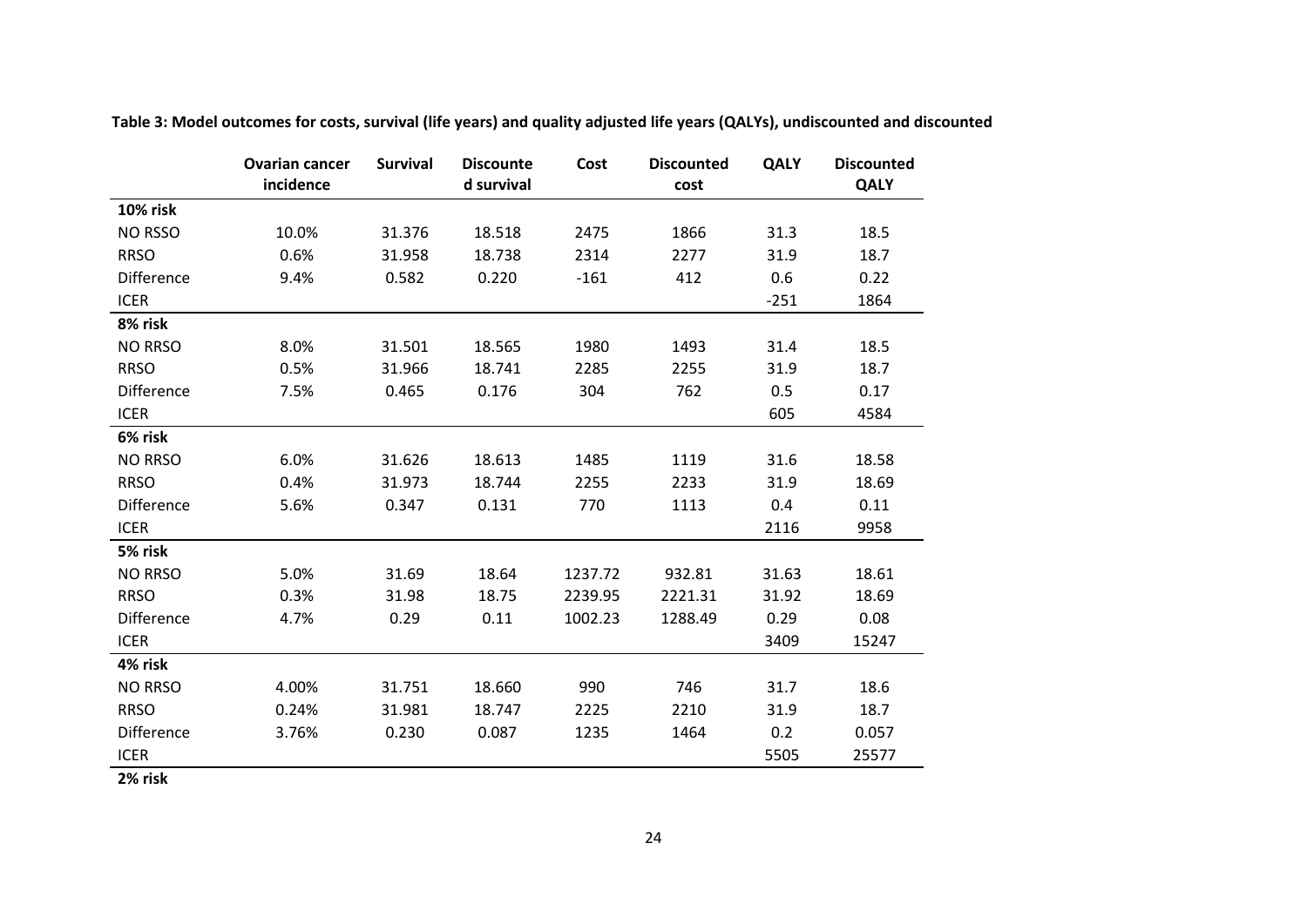| NO RRSO           | 2.00%    | 31.875 | 18.707 | 495  | 373  | 31.9  | 18.7   |
|-------------------|----------|--------|--------|------|------|-------|--------|
| <b>RRSO</b>       | $0.12\%$ | 31.988 | 18.749 | 2195 | 2188 | 31.9  | 18.7   |
| <b>Difference</b> | 1.88%    | 0.113  | 0.043  | 1700 | 1815 | 0.1   | 0.0    |
| <b>ICER</b>       |          |        |        |      |      | 19999 | 674656 |

ICER- Incremental cost-effectiveness ratio, QALY- quality adjusted life year, RRSO- risk reducing salpingo-oophorectomy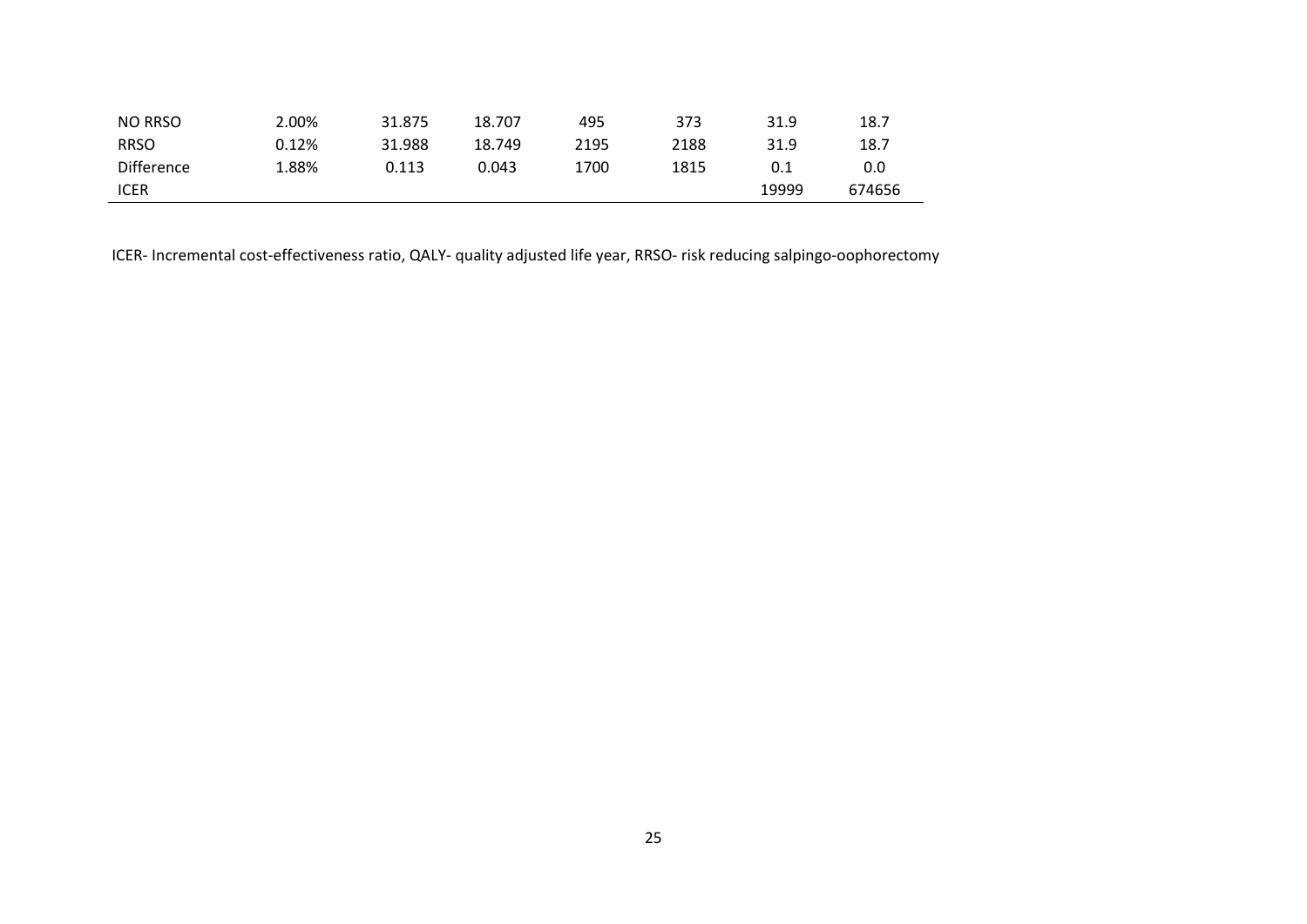## **REFERENCES**

<span id="page-25-0"></span>[1] Ferlay J, Soerjomataram I, Ervik M, Dikshit R, Eser S, Mathers C, Rebelo M, Parkin D, Forman D, Bray F. GLOBOCAN 2012 v1.0, Cancer Incidence and Mortality Worldwide: IARC CancerBase No. 11 [Internet]. In. Lyon, France: International Agency for Research on Cancer; 2013. p. Available from: [http://globocan.iarc.fr,](http://globocan.iarc.fr/) accessed on 10/03/2015.

<span id="page-25-1"></span>[2] CRUK. Ovarian Cancer, Key Stats. In: Cancer Statistics. Nov 2014 ed. CRUK: Cancer Research UK; 2014. p. 1-2[, http://publications.cancerresearchuk.org/downloads/Product/CS\\_KF\\_OVARY.pdf](http://publications.cancerresearchuk.org/downloads/Product/CS_KF_OVARY.pdf) 

<span id="page-25-2"></span>[3] Buys SS, Partridge E, Black A, Johnson CC, Lamerato L, Isaacs C, Reding DJ, Greenlee RT, Yokochi LA, Kessel B, Crawford ED, Church TR, Andriole GL, Weissfeld JL, Fouad MN, Chia D, O'Brien B, Ragard LR, Clapp JD, Rathmell JM, Riley TL, Hartge P, Pinsky PF, Zhu CS, Izmirlian G, Kramer BS, Miller AB, Xu JL, Prorok PC, Gohagan JK, Berg CD. Effect of screening on ovarian cancer mortality: the Prostate, Lung, Colorectal and Ovarian (PLCO) Cancer Screening Randomized Controlled Trial. Jama l2011;305: 2295-303.

<span id="page-25-3"></span>[4] Parker WH, Feskanich D, Broder MS, Chang E, Shoupe D, Farquhar CM, Berek JS, Manson JE. Long-term mortality associated with oophorectomy compared with ovarian conservation in the nurses' health study. Obstet Gynecol l2013;121: 709-16.

<span id="page-25-4"></span>[5] Rebbeck TR, Kauff ND, Domchek SM. Meta-analysis of risk reduction estimates associated with risk-reducing salpingo-oophorectomy in BRCA1 or BRCA2 mutation carriers. J Natl Cancer Inst l2009;101: 80-7.

<span id="page-25-5"></span>[6] Anderson K, Jacobson JS, Heitjan DF, Zivin JG, Hershman D, Neugut AI, Grann VR. Costeffectiveness of preventive strategies for women with a BRCA1 or a BRCA2 mutation. Annals of internal medicine l2006;144: 397-406.

<span id="page-25-6"></span>[7] SEER. SEER Cancer Statistics Factsheets: Ovary Cancer. In. Bethesda, MD, USA: National Cancer Institute.; 2014. p.<http://seer.cancer.gov/statfacts/html/ovary.html>(accessed 10/03/2015).

<span id="page-25-7"></span>[8] Kuchenbaecker KB, Ramus SJ, Tyrer J, Lee A, Shen HC, Beesley J, Lawrenson K, McGuffog L, Healey S, Lee JM, Spindler TJ, Lin YG, Pejovic T, Bean Y, Li Q, Coetzee S, Hazelett D, Miron A, Southey M, Terry MB, Goldgar DE, Buys SS, Janavicius R, Dorfling CM, van Rensburg EJ, Neuhausen SL, Ding YC, Hansen TV, Jonson L, Gerdes AM, Ejlertsen B, Barrowdale D, Dennis J, Benitez J, Osorio A, Garcia MJ, Komenaka I, Weitzel JN, Ganschow P, Peterlongo P, Bernard L, Viel A, Bonanni B, Peissel B, Manoukian S, Radice P, Papi L, Ottini L, Fostira F, Konstantopoulou I, Garber J, Frost D, Perkins J, Platte R, Ellis S, Godwin AK, Schmutzler RK, Meindl A, Engel C, Sutter C, Sinilnikova OM, Damiola F, Mazoyer S, Stoppa-Lyonnet D, Claes K, De Leeneer K, Kirk J, Rodriguez GC, Piedmonte M, O'Malley DM, de la Hoya M, Caldes T, Aittomaki K, Nevanlinna H, Collee JM, Rookus MA, Oosterwijk JC, Tihomirova L, Tung N, Hamann U, Isaccs C, Tischkowitz M, Imyanitov EN, Caligo MA, Campbell IG, Hogervorst FB, Olah E, Diez O, Blanco I, Brunet J, Lazaro C, Pujana MA, Jakubowska A, Gronwald J, Lubinski J, Sukiennicki G, Barkardottir RB, Plante M, Simard J, Soucy P, Montagna M, Tognazzo S, Teixeira MR, Pankratz VS, Wang X, Lindor N, Szabo CI, Kauff N, Vijai J, Aghajanian CA, Pfeiler G, Berger A, Singer CF, Tea MK, Phelan CM, Greene MH, Mai PL, Rennert G, Mulligan AM, Tchatchou S, Andrulis IL, Glendon G, Toland AE, Jensen UB, Kruse TA, Thomassen M, Bojesen A, Zidan J, Friedman E, Laitman Y, Soller M, Liljegren A, Arver B, Einbeigi Z, Stenmark-Askmalm M, Olopade OI, Nussbaum RL, Rebbeck TR, Nathanson KL, Domchek SM, Lu KH, Karlan BY, Walsh C, Lester J, Hein A, Ekici AB, Beckmann MW, Fasching PA, Lambrechts D, Van Nieuwenhuysen E, Vergote I, Lambrechts S, Dicks E, Doherty JA, Wicklund KG, Rossing MA, Rudolph A, Chang-Claude J, Wang-Gohrke S, Eilber U, Moysich KB, Odunsi K, Sucheston L, Lele S, Wilkens LR, Goodman MT, Thompson PJ, Shvetsov YB, Runnebaum IB, Durst M, Hillemanns P, Dork T, Antonenkova N, Bogdanova N, Leminen A, Pelttari LM, Butzow R, Modugno F, Kelley JL, Edwards RP, Ness RB, du Bois A, Heitz F, Schwaab I, Harter P, Matsuo K, Hosono S, Orsulic S, Jensen A, Kjaer SK, Hogdall E, Hasmad HN, Azmi MA, Teo SH, Woo YL, Fridley BL, Goode EL, Cunningham JM, Vierkant RA, Bruinsma F, Giles GG, Liang D, Hildebrandt MA, Wu X, Levine DA, Bisogna M, Berchuck A, Iversen ES, Schildkraut JM, Concannon P, Weber RP, Cramer DW,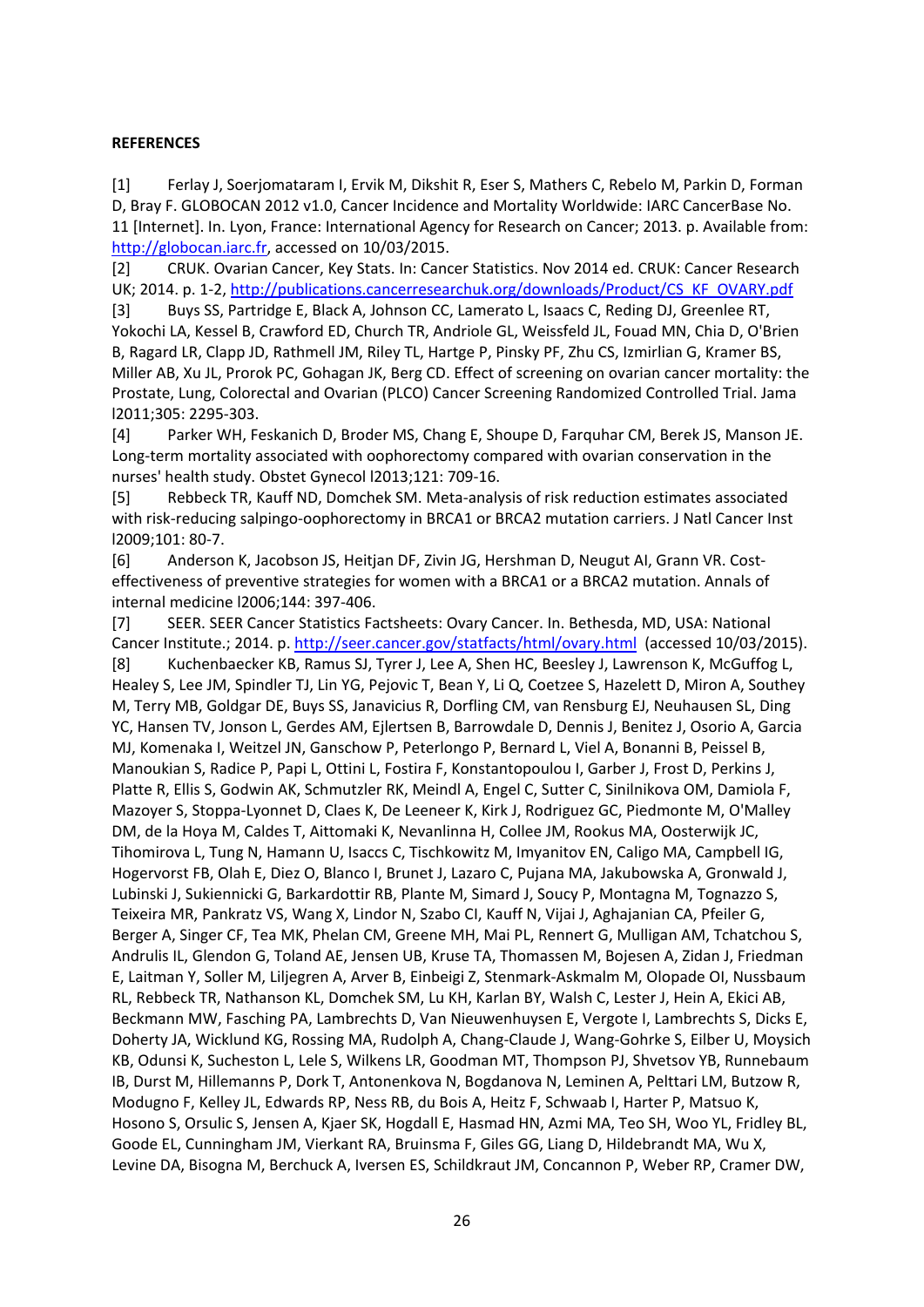Terry KL, Poole EM, Tworoger SS, Bandera EV, Orlow I, Olson SH, Krakstad C, Salvesen HB, Tangen IL, Bjorge L, van Altena AM, Aben KK, Kiemeney LA, Massuger LF, Kellar M, Brooks-Wilson A, Kelemen LE, Cook LS, Le ND, Cybulski C, Yang H, Lissowska J, Brinton LA, Wentzensen N, Hogdall C, Lundvall L, Nedergaard L, Baker H, Song H, Eccles D, McNeish I, Paul J, Carty K, Siddiqui N, Glasspool R, Whittemore AS, Rothstein JH, McGuire V, Sieh W, Ji BT, Zheng W, Shu XO, Gao YT, Rosen B, Risch HA, McLaughlin JR, Narod SA, Monteiro AN, Chen A, Lin HY, Permuth-Wey J, Sellers TA, Tsai YY, Chen Z, Ziogas A, Anton-Culver H, Gentry-Maharaj A, Menon U, Harrington P, Lee AW, Wu AH, Pearce CL, Coetzee G, Pike MC, Dansonka-Mieszkowska A, Timorek A, Rzepecka IK, Kupryjanczyk J, Freedman M, Noushmehr H, Easton DF, Offit K, Couch FJ, Gayther S, Pharoah PP, Antoniou AC, Chenevix-Trench G. Identification of six new susceptibility loci for invasive epithelial ovarian cancer. Nat Genet l2015;47: 164-71.

<span id="page-26-0"></span>[9] Jervis S, Song H, Lee A, Dicks E, Harrington P, Baynes C, Manchanda R, Easton DF, Jacobs I, Pharoah PP, Antoniou AC. A risk prediction algorithm for ovarian cancer incorporating BRCA1, BRCA2, common alleles and other familial effects. J Med Genet l2015.

<span id="page-26-1"></span>[10] Pearce CL, Stram DO, Ness RB, Stram DA, Roman LD, Templeman C, Lee AW, Menon U, Fasching PA, McAlpine JN, Doherty JA, Modugno F, Schildkraut JM, Rossing MA, Huntsman DG, Wu AH, Berchuck A, Pike MC, Pharoah PD. Population distribution of lifetime risk of ovarian cancer in the United States. Cancer Epidemiol Biomarkers Prev l2015;24: 671-6.

<span id="page-26-2"></span>[11] CRUK. Ovarian Cancer Incidence Statistics: 2011. In. London, UK: Cancer Research UK; 2014. p. accessed fro[m http://www.cancerresearchuk.org/cancer-](http://www.cancerresearchuk.org/cancer-info/cancerstats/types/ovary/incidence/uk-ovarian-cancer-incidence-statistics#age)

[info/cancerstats/types/ovary/incidence/uk-ovarian-cancer-incidence-statistics#age](http://www.cancerresearchuk.org/cancer-info/cancerstats/types/ovary/incidence/uk-ovarian-cancer-incidence-statistics#age) , access date 10/03/2015.

<span id="page-26-3"></span>[12] NICE. Guide to the methods of technology appraisal. In. N1618 ed. London: National Institute for Health and Clinical Excellence (NICE); 2008.

<span id="page-26-4"></span>[13] Curtis L. Unit Costs of Health and Social Care 2011. In. Canterbury, Kent: Personal Social Services Research Unit (PSSRU); 2011.

<span id="page-26-5"></span>[14] Office of National Statistics. Lifetable for females in the UK. In: Office of National Statitics; 2011. p. Office for National Statistics licensed under the Open Government Licence v.1.0. .

<span id="page-26-6"></span>[15] CRUK. Ovarian Cancer Survival Statistics 2010-2011. In. London, UK: Cancer Research UK; 2014. p. accessed from [http://www.cancerresearchuk.org/cancer-](http://www.cancerresearchuk.org/cancer-info/cancerstats/types/ovary/survival/ovarian-cancer-survival-statistics)

[info/cancerstats/types/ovary/survival/ovarian-cancer-survival-statistics](http://www.cancerresearchuk.org/cancer-info/cancerstats/types/ovary/survival/ovarian-cancer-survival-statistics) (access date 11/03/2015).

<span id="page-26-7"></span>[16] Grann VR, Patel PR, Jacobson JS, Warner E, Heitjan DF, Ashby-Thompson M, Hershman DL, Neugut AI. Comparative effectiveness of screening and prevention strategies among BRCA1/2 affected mutation carriers. Breast Cancer Res Treat l2011;125: 837-47.

<span id="page-26-8"></span>[17] Havrilesky LJ, Broadwater G, Davis DM, Nolte KC, Barnett JC, Myers ER, Kulasingam S. Determination of quality of life-related utilities for health states relevant to ovarian cancer diagnosis and treatment. Gynecologic oncology l2009;113: 216-20.

<span id="page-26-9"></span>[18] Drummond M, Sculpher M, Torrance G, O'Brien B, Stoddart G. Methods for the economic evaluation of health care programmes. Third Edition ed. Oxford Oxford University Press; 2005.

<span id="page-26-10"></span>[19] Armstrong DK. Relapsed ovarian cancer: challenges and management strategies for a chronic disease. The oncologist l2002;7 Suppl 5: 20-8.

<span id="page-26-11"></span>[20] Yancik R. Ovarian cancer. Age contrasts in incidence, histology, disease stage at diagnosis, and mortality. Cancer l1993;71: 517-23.

<span id="page-26-12"></span>[21] Swart A. Long-term follow-up of women enrolled in a randomized trial of adjuvant chemotherapy for early stage ovarian cancer. In: ASCO Annual Meeting Proceedings (Part I): Journal Clinical Oncology; 2007. p. 18S (June 20 Supplement): 5509.

<span id="page-26-13"></span>[22] NICE. Social value judgements: principles for the development of NICE guidance. In: (NICE) NIfHaCE, editor. 2nd ed: National Institute for Health and Clinical Excellence (NICE); 2008.

<span id="page-26-14"></span>[23] Andronis L, Barton P, Bryan S. Sensitivity analysis in economic evaluation: an audit of NICE current practice and a review of its use and value in decision-making. Health technology assessment l2009;13: iii, ix-xi, 1-61.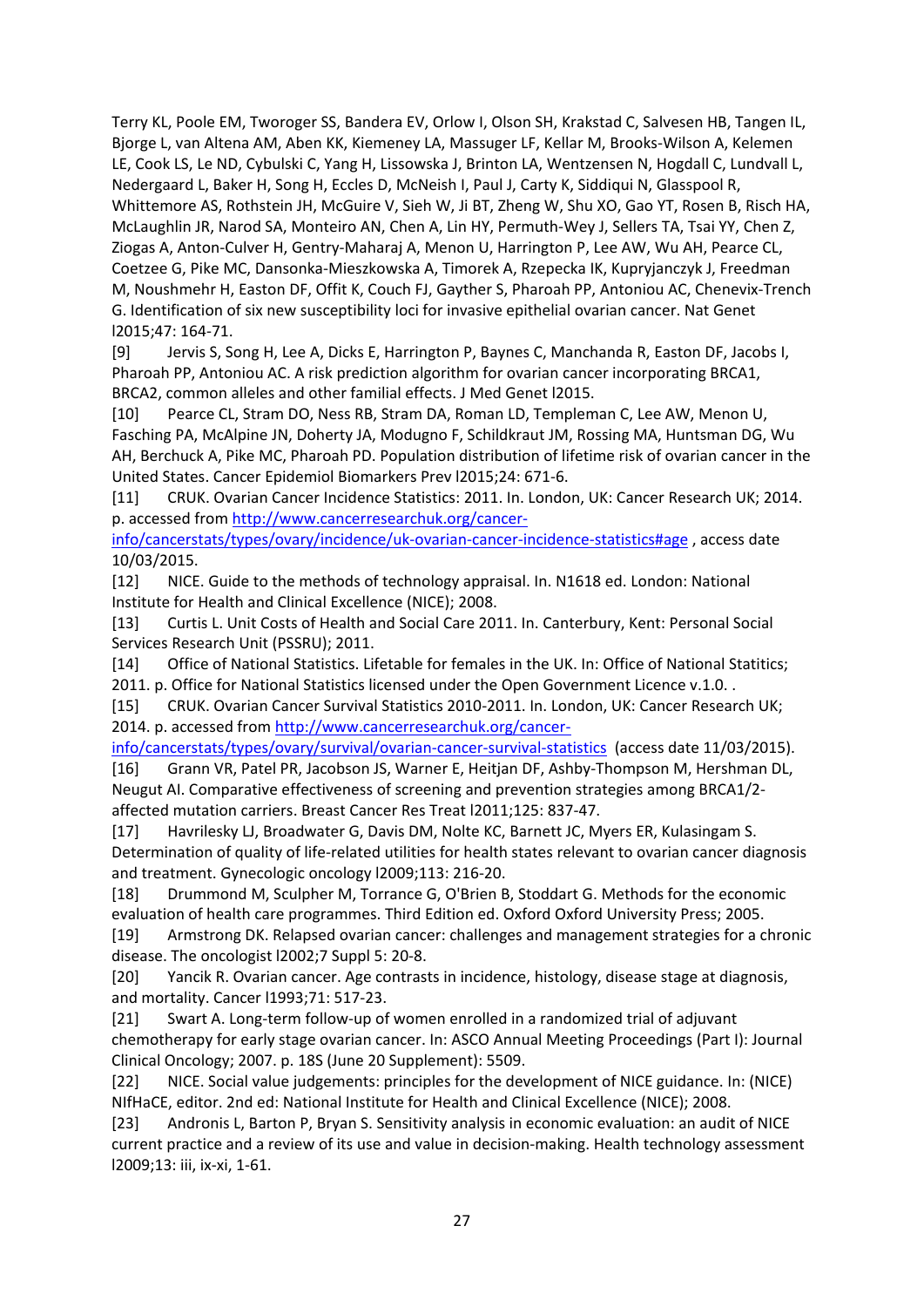<span id="page-27-0"></span>[24] Briggs A. Probabilistic analysis of cost-effectiveness models: statistical representation of parameter uncertainty. Value in health : the journal of the International Society for Pharmacoeconomics and Outcomes Research l2005;8: 1-2.

<span id="page-27-1"></span>[25] van den Akker-van Marle ME, van Ballegooijen M, van Oortmarssen GJ, Boer R, Habbema JD. Cost-effectiveness of cervical cancer screening: comparison of screening policies. J Natl Cancer Inst l2002;94: 193-204.

<span id="page-27-2"></span>[26] Rivera CM, Grossardt BR, Rhodes DJ, Brown RD, Jr., Roger VL, Melton LJ, 3rd, Rocca WA. Increased cardiovascular mortality after early bilateral oophorectomy. Menopause l2009;16: 15-23.

<span id="page-27-4"></span><span id="page-27-3"></span>[27] Rivera CM, Grossardt BR, Rhodes DJ, Rocca WA. Increased mortality for neurological and mental diseases following early bilateral oophorectomy. Neuroepidemiology l2009;33: 32-40. [28] Chen S, Parmigiani G. Meta-analysis of BRCA1 and BRCA2 penetrance. J Clin Oncol l2007;25: 1329-33.

<span id="page-27-5"></span>[29] Barrow E, Hill J, Evans DG. Cancer risk in Lynch Syndrome. Fam Cancer l2013;12: 229-40.

<span id="page-27-6"></span>[30] Li K, Husing A, Fortner RT, Tjonneland A, Hansen L, Dossus L, Chang-Claude J, Bergmann M, Steffen A, Bamia C, Trichopoulos D, Trichopoulou A, Palli D, Mattiello A, Agnoli C, Tumino R, Onland-Moret NC, Peeters PH, Bueno-de-Mesquita HB, Gram IT, Weiderpass E, Sanchez-Cantalejo E, Chirlaque MD, Duell EJ, Ardanaz E, Idahl A, Lundin E, Khaw KT, Travis RC, Merritt MA, Gunter MJ, Riboli E, Ferrari P, Terry K, Cramer D, Kaaks R. An epidemiologic risk prediction model for ovarian cancer in Europe: the EPIC study. Br J Cancer l2015;112 Suppl: 1257-65.

<span id="page-27-7"></span>[31] Pfeiffer RM, Park Y, Kreimer AR, Lacey JV, Jr., Pee D, Greenlee RT, Buys SS, Hollenbeck A, Rosner B, Gail MH, Hartge P. Risk prediction for breast, endometrial, and ovarian cancer in white women aged 50 y or older: derivation and validation from population-based cohort studies. PLoS Med l2013;10: e1001492.

<span id="page-27-8"></span>[32] Jacoby VL, Grady D, Wactawski-Wende J, Manson JE, Allison MA, Kuppermann M, Sarto GE, Robbins J, Phillips L, Martin LW, O'Sullivan MJ, Jackson R, Rodabough RJ, Stefanick ML. Oophorectomy vs ovarian conservation with hysterectomy: cardiovascular disease, hip fracture, and cancer in the Women's Health Initiative Observational Study. Arch Intern Med l2011;171: 760-8.

<span id="page-27-9"></span>[33] Brinton LA, Gierach GL, Andaya A, Park Y, Schatzkin A, Hollenbeck AR, Spitz MR. Reproductive and hormonal factors and lung cancer risk in the NIH-AARP Diet and Health Study cohort. Cancer Epidemiol Biomarkers Prev l2011;20: 900-11.

<span id="page-27-10"></span>[34] Midgette AS, Baron JA. Cigarette smoking and the risk of natural menopause. Epidemiology l1990;1: 474-80.

<span id="page-27-11"></span>[35] Tsilidis KK, Allen NE, Key TJ, Bakken K, Lund E, Berrino F, Fournier A, Olsen A, Tjonneland A, Overvad K, Boutron-Ruault MC, Clavel-Chapelon F, Byrnes G, Chajes V, Rinaldi S, Chang-Claude J, Kaaks R, Bergmann M, Boeing H, Koumantaki Y, Stasinopoulou G, Trichopoulou A, Palli D, Tagliabue G, Panico S, Tumino R, Vineis P, Bueno-de-Mesquita HB, van Duijnhoven FJ, van Gils CH, Peeters PH, Rodriguez L, Gonzalez CA, Sanchez MJ, Chirlaque MD, Barricarte A, Dorronsoro M, Borgquist S, Manjer J, van Guelpen B, Hallmans G, Rodwell SA, Khaw KT, Norat T, Romaguera D, Riboli E. Oral contraceptives, reproductive history and risk of colorectal cancer in the European Prospective Investigation into Cancer and Nutrition. Br J Cancer l2010;103: 1755-9.

<span id="page-27-12"></span>[36] Kauff ND, Satagopan JM, Robson ME, Scheuer L, Hensley M, Hudis CA, Ellis NA, Boyd J, Borgen PI, Barakat RR, Norton L, Castiel M, Nafa K, Offit K. Risk-reducing salpingo-oophorectomy in women with a BRCA1 or BRCA2 mutation. N Engl J Med l2002;346: 1609-15.

<span id="page-27-13"></span>[37] Manchanda R, Abdelraheim A, Johnson M, Rosenthal AN, Benjamin E, Brunell C, Burnell M, Side L, Gessler S, Saridogan E, Oram D, Jacobs I, Menon U. Outcome of risk-reducing salpingooophorectomy in BRCA carriers and women of unknown mutation status. BJOG : an international journal of obstetrics and gynaecology l2011;118: 814-24.

<span id="page-27-14"></span>[38] Department of Health PbR Team. NHS 2010-11 reference costs publication. In: Department of Health; 2011.

<span id="page-27-15"></span>[39] NICE. Ovarian cancer: the recognition and initial management of ovarian cancer. In. London: National Institute for Health and Clinical Excellence (NICE); 2011.